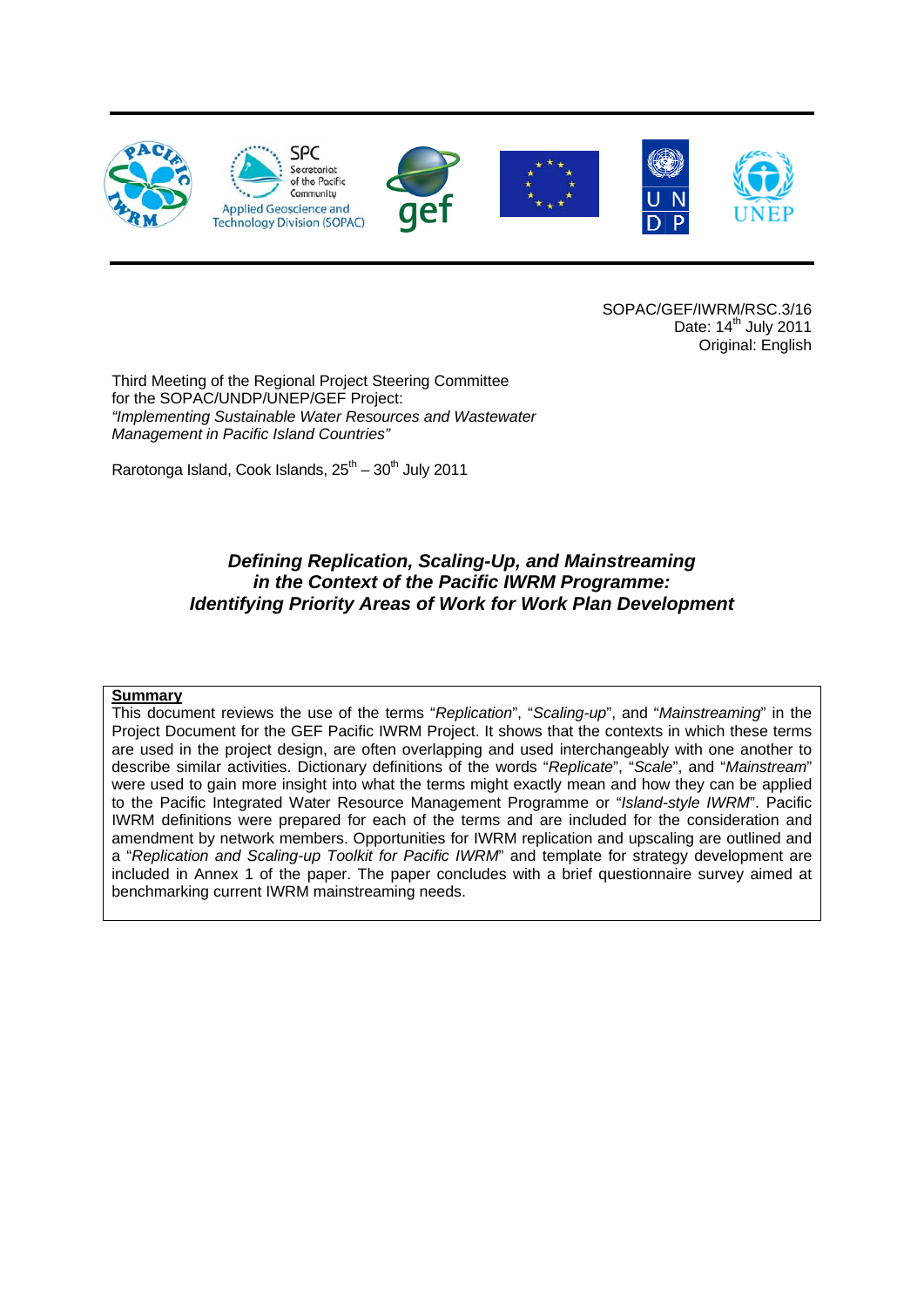#### **Defining Replication, Scaling-Up, and Mainstreaming in the Context of the Pacific IWRM Programme: Identifying Priority Areas of Work for Work Plan Development**

#### **1. INTRODUCTION**

The concepts of "*replication*", "*scaling-up*", and "*mainstreaming*" are being increasingly promoted as important elements of Integrated Water Resource Management (IWRM) by donors, governments, and non-governmental and community organisations. Interpretation of the meaning of these concepts is often blurred however, by inconsistent application of their use in mostly "*supply driven*" guidelines and planning documents. Similarly, adequate consideration of what the terms might mean in small island contexts of the Pacific is often not given, leading to confusion amongst national beneficiaries of development assistance projects or participants in multi-lateral investments in the natural resources sectors.

This paper briefly outlines reference to these concepts in the Project Document for the Global Environment Facility supported initiative entitled "*Implementing Sustainable Water Resources and Wastewater Management in Pacific Island Countries*" (GEF Pacific IWRM Project). This is followed by a consideration of how these concepts can be best defined for Pacific Islands-style IWRM. The paper is concluded with a draft "*Replication and Scaling-Up Toolkit for IWRM in Pacific Island Countries*" and work plan for priority activities for building the overall sustainability of project interventions during the period 2011-2012.

#### **2. REFERENCE TO REPLICATION, SCALING-UP, AND MAINSTREAMING IN THE PROJECT DOCUMENT FOR THE GEF PACIFIC IWRM PROJECT**

A review of references to replication, scaling-up, and mainstreaming in the Project Document was undertaken to identify where these concepts had been incorporated into the logical framework matrix (logframe) and supporting text. This was undertaken to identify any trends or definitions of the concepts as they apply to the project. Specific logframe targets and project component outcomes/outputs using the concepts are summarised first.

#### **2.1 THE GEF PACIFIC IWRM PROJECT LOGFRAME[1](#page-1-0)**

Replication, scaling-up, and mainstreaming are key elements of the logical framework matrix (logframe) developed for the GEF Pacific IWRM Project. A key target of the overall project logframe is:

*"1.2 Best IWRM and WUE approaches mainstreamed into national and regional planning frameworks by end of project facilitated by national IWRM APEX bodies, Project Steering Committee, Pacific Partnership, and PCU by month 60"*

#### *Component 1*

The main outcome or result anticipated from the project Component 1 "*Demonstration, Capture and Transfer of Best Practices in IWRM and WUE*" is:

 *"Lessons learned from demonstrations of IWRM and water use efficiency approaches replicated and mainstreamed into existing cross-sectoral local, national and regional approaches to water management"* 

Specific logframe indicators for evaluating the performance of the practical demonstrations of IWRM being operated through the project include:

*"1.2 Replication of Demonstration Projects within and between PICS (where support and finances available";* and

*"1.3 Successful approaches mainstreamed into existing local, national, and regional approaches"* 

<span id="page-1-0"></span><sup>-</sup><sup>1</sup> **Component 4** of the GEF Pacific IWRM Project logframe provides no specific reference to "*replication*", "*scaling-up*", or "*mainstreaming*"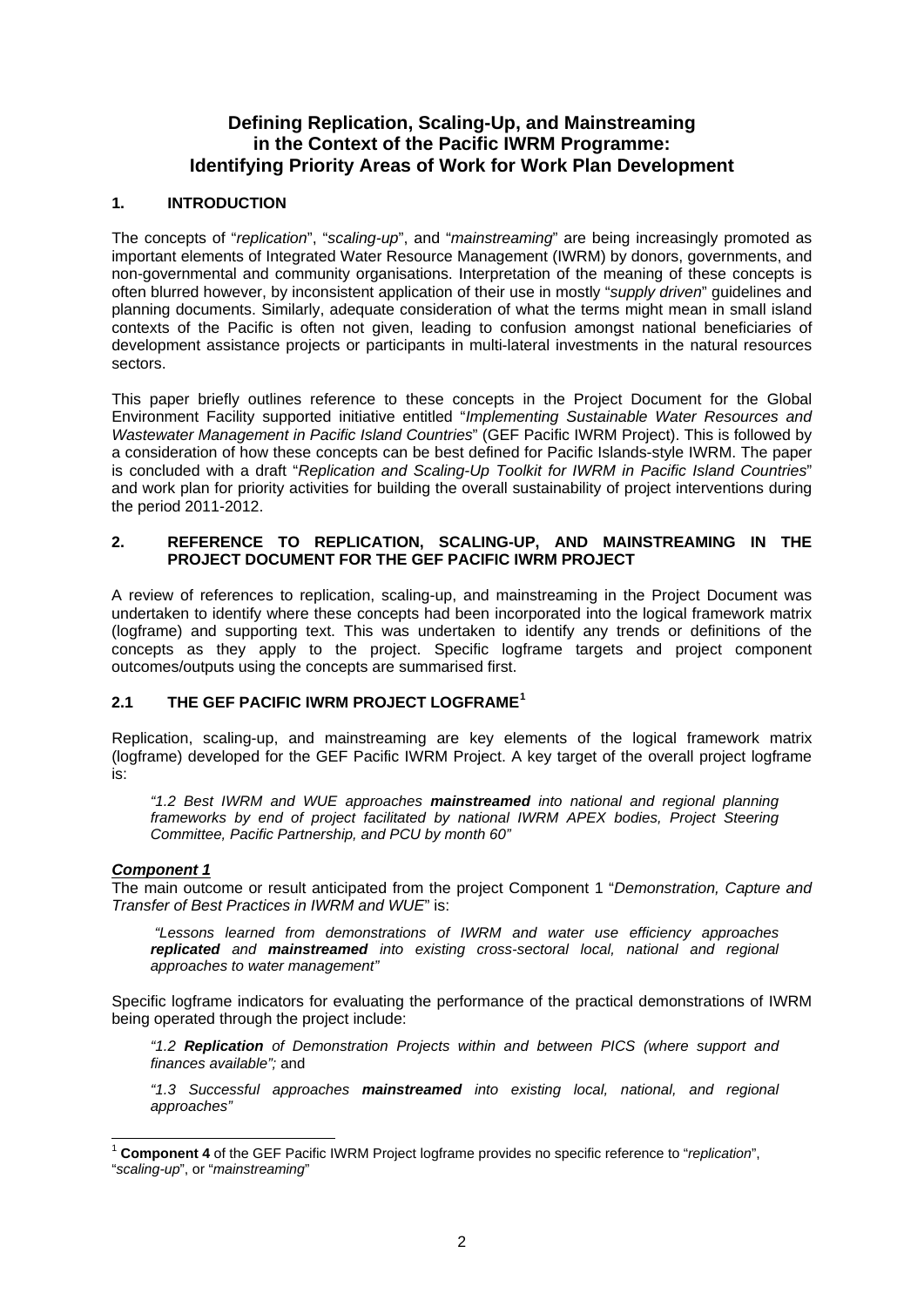#### *Component 2*

A key output of the project Component 2 *"IWRM and WUE Regional Indicator Framework*" is:

 *"2.2 Participatory M&E adopted within Demonstration Projects and mainstreamed into national best practice"* 

#### **Component 3**

A key output of the project Component 3 "*Policy, Legislative and Institutional Reform for IWRM and WUE*" is:

*"3.5 Sustainability strategies developed focusing on institutional and technical interventions required for Demonstration scaling-up as part of National IWRM Plan development and implementation"* 

Specific logframe indicators for evaluating the performance of efforts under this component to develop national IWRM policies include:

*"1.4 IWRM communicated and mainstreamed into national working practices, including national school curricula"* 

Whereas specific targets include:

*"1.6 Replication Framework in place … Replication Toolkit in place … and replication strategies in place based on Demonstration project successes and failures for each country by month 54 of the project"* 

Specific sources of verification of the above achievements include:

#### *"National Scaling-up and Replication recommendation reports"*

The above references to **replication** extracted from the logframe indicate that the replication expectations of the project involve the use of lessons learned from the demonstration projects and applying them elsewhere. The reference to **scaling-up** indicates that results of demonstration projects will be used in the design and implementation of National IWRM Plans. Whereas the references to mainstreaming indicated that this is an exercise of making an action (or set of actions) a normal or routine practice. These are of course simplifications of how these concepts may be interpreted in the context of the project, but neither the logframe nor the narrative text of the project document provides a definition.

#### **2.2 THE TEXT OF THE GEF PACIFIC IWRM PROJECT DOCUMENT**

The text and supporting annexes of the Project Document contains in excess of two hundred references to replication, scaling-up, and mainstreaming. The contexts in which these terms have been used are however, often overlapping and used interchangeably with one another to describe similar activities. The broad categories of activities in which the concepts are used to describe include:

- 1. Incorporation of IWRM Principles into National and Regional Policy and Planning
- 2. Applying Lessons from IWRM Demonstrations to Enhance Water Resource Management
- 3. Incorporating Climate Concerns into Water Resource Management
- 4. Incorporating Gender Concerns into Water Resource Management
- 5. Incorporating Land Management Initiatives into Water Resource Management
- 6. Incorporating Disaster Mitigation Concerns into Water Resource Management
- 7. Rolling Project Level Indicators up into Higher Level Indicators

A brief analysis of the main in-text references (excluding heading titles and bibliographic references) to replication, scaling-up, and mainstreaming was undertaken to show the relative percentage use of each concept when referring to the 7 broad categories of activities outlined above (see Figure 1). The concepts of replication and mainstreaming were used in reference to 6 of the 7 categories, whereas "scaling-up" was used solely throughout the document to the practice of rolling lower level project indicators up into higher national or regional indicator frameworks.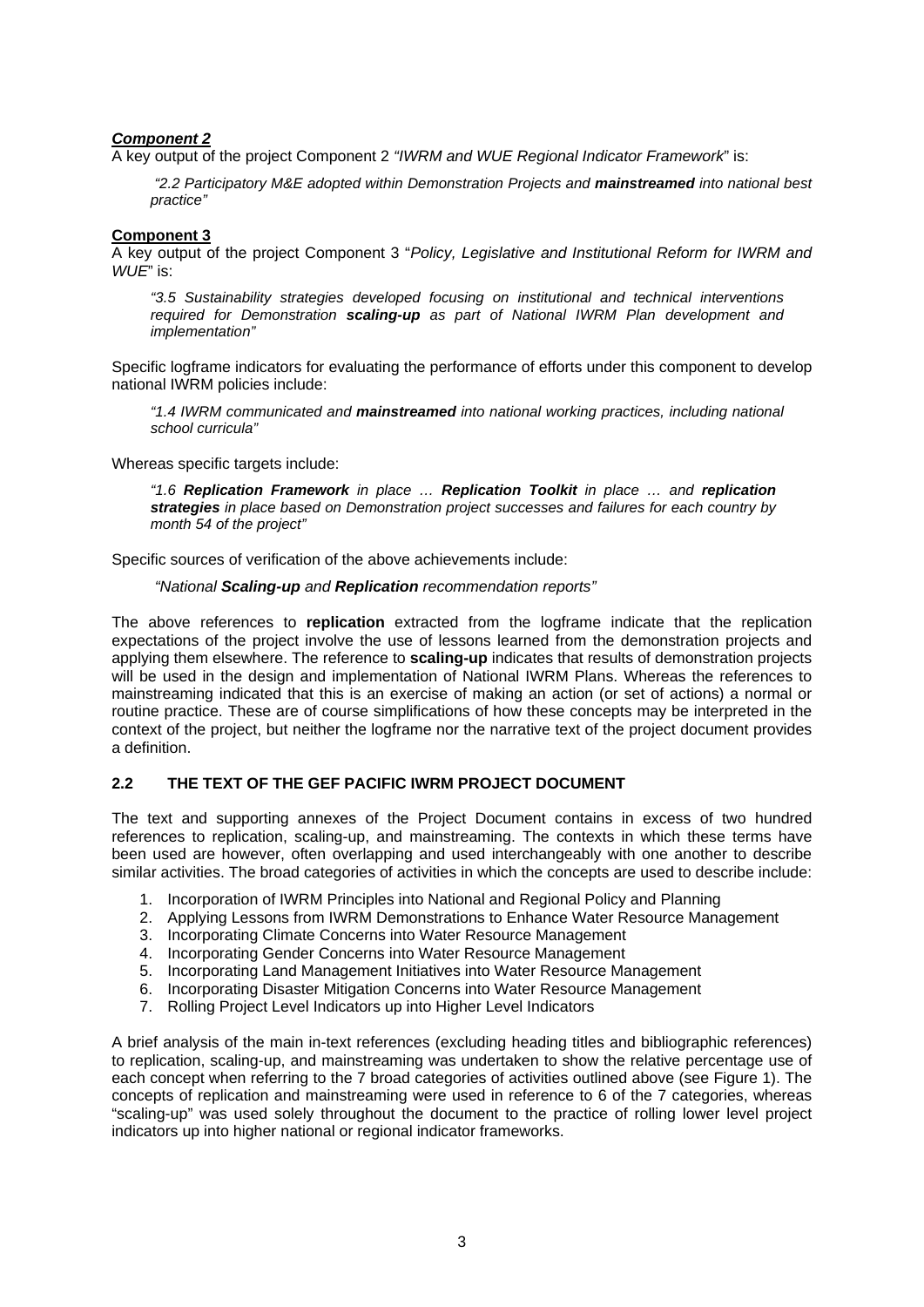

**Figure 1** Relative percentage use of the replication, scaling-up, and mainstreaming concepts by broad activity areas throughout the GEF Pacific IWRM Project Document

The analysis showed that the concept of mainstreaming was most used to describe initiatives to incorporate climate, gender, land management, and disaster concerns into water resource management. This usage of the mainstreaming concept is not surprising as it has been advocated and used in a number of similar contexts over past decades, notably with respect to the integration of gender issues, HIV-AIDS, poverty-environment, disaster risk reduction, and more recently, climate adaptation into development planning.

This represents a possible definitional issue for IWRM. "*Mainstreaming*" as used in the abovementioned contexts has typically been used to promote the integration of the specific sectoral or stakeholder group interests or concerns with the planning of other (often multiple) sectors. The issue for IWRM is that it itself is a process that aims to reconcile environment and development issues, sectoral interests, and concerns of stakeholder groups. Hence it must be asked "*is mainstreaming the same as IWRM or vice versa*? This question will be explored in section 3 below.

The concept of replication was noted most regularly in terms of initiatives to incorporate IWRM principals into national development policy and planning, as well as the use of IWRM demonstration project lessons to refine activities and to plan other site level interventions. Although in both these instances, mainstreaming and scaling-up was also often used to refer to the same activities. This preliminary analysis, whilst not particularly insightful, certainly points to the need for clearer definitions of what is indeed meant by replication, scaling-up, and mainstreaming in the context of the Pacific IWRM Programme, and how they fit within broader IWRM processes being developed by the participating countries?

#### **3. PROPOSED DEFINITIONS OF REPLICATION, SCALING-UP, AND MAINSTREAMING MEAN IN THE CONTEXT OF THE PACIFIC IWRM PROGRAMME**

Definitions of "*replicate*", "*scale*", and "*mainstream*" contained in the Cambridge and Oxford Dictionaries were used to develop define what replication, scaling-up, and mainstreaming may mean in the context of the Pacific IWRM Programme. The results of this are summarised in Table 1.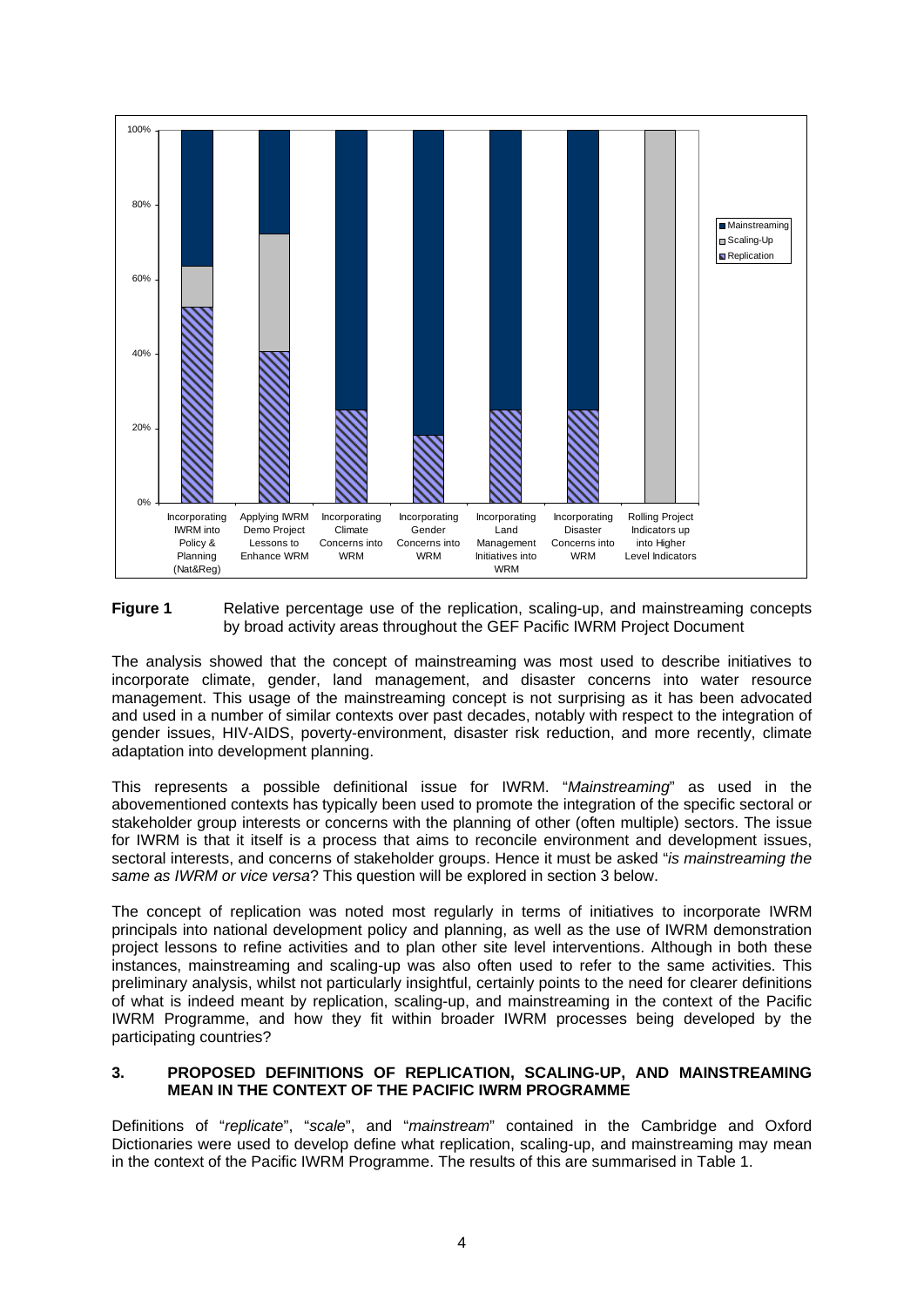| ivvisivi i rugitarimit<br><b>Dictionary Definitions</b>                                                                                                                                                                                                                                                                                                                 | <b>IWRM</b> Interpretation                                                                                                                                                                                                                                                                                                                                                                                                                           | <b>Pacific IWRM Definition</b>                                                                                                                                                                                                                                                                                                                                                                                                                 | <b>Example Actions</b>                                                                                                                                                                                                                                                                                                                                                                                 |  |  |  |
|-------------------------------------------------------------------------------------------------------------------------------------------------------------------------------------------------------------------------------------------------------------------------------------------------------------------------------------------------------------------------|------------------------------------------------------------------------------------------------------------------------------------------------------------------------------------------------------------------------------------------------------------------------------------------------------------------------------------------------------------------------------------------------------------------------------------------------------|------------------------------------------------------------------------------------------------------------------------------------------------------------------------------------------------------------------------------------------------------------------------------------------------------------------------------------------------------------------------------------------------------------------------------------------------|--------------------------------------------------------------------------------------------------------------------------------------------------------------------------------------------------------------------------------------------------------------------------------------------------------------------------------------------------------------------------------------------------------|--|--|--|
| <b>Replication</b>                                                                                                                                                                                                                                                                                                                                                      |                                                                                                                                                                                                                                                                                                                                                                                                                                                      |                                                                                                                                                                                                                                                                                                                                                                                                                                                |                                                                                                                                                                                                                                                                                                                                                                                                        |  |  |  |
| <b>Cambridge Dictionary - Replicate</b><br>"to make or do something again in<br>exactly the same way"<br><b>Oxford Dictionary - Replicate</b><br>"to copy something exactly"                                                                                                                                                                                            | The application of a copy of a<br>successful water resource<br>management model, approach,<br>strategy, technology, or<br>communications tool at the same or<br>another location                                                                                                                                                                                                                                                                     | "The activity of copying the specific<br>features of a water resource or<br>wastewater management approach that<br>made it successful in one setting and re-<br>applying these as part of an Integrated<br>Water Resource Management process in<br>the same or another setting"                                                                                                                                                                | • Using the design of a composting<br>toilet developed in Tuvalu for use in<br>installing toilets in Tonga or RMI<br>• Using the structure and ToR for an<br><b>IWRM Committee in one watershed</b><br>and applying it to another                                                                                                                                                                      |  |  |  |
|                                                                                                                                                                                                                                                                                                                                                                         |                                                                                                                                                                                                                                                                                                                                                                                                                                                      | <b>Scaling-Up</b>                                                                                                                                                                                                                                                                                                                                                                                                                              |                                                                                                                                                                                                                                                                                                                                                                                                        |  |  |  |
| <b>Cambridge Dictionary - Scale</b><br>"the size or level of something"<br><b>Oxford Dictionary - Scale</b><br>"the size or extent of something,<br>especially when compared with<br>something else"                                                                                                                                                                    | Scaling-up is broader than replication.<br>May involve: Increasing the<br>geographic scale by applying a<br>successful pilot activity to an entire<br>watershed or island/atoll, or<br>Increasing the policy scope of IWRM<br>by using a successful approach to<br>influence policy, development, & funds<br>Increasing the institutional scale of<br>IWRM by applying activity involving a<br>small subset of community at whole<br>community level | "The activity of increasing the process,<br>stress reduction, and environmental state<br>impacts of successful water resource or<br>wastewater management approaches via<br>their application at broader geographic,<br>policy and planning, and institutional<br>scales as part of an Integrated Water<br>Resource Management process"                                                                                                        | • Using the pilot composting toilet<br>activity in Tuvalu and applying it at a<br>whole of atoll level<br>• Applying a payment for ecosystem<br>services scheme from one State to<br>whole-of-country<br>• Using results of demonstration<br>projects to influence national<br>coordination, policy, and legal<br>frameworks (e.g. Micronesia)                                                         |  |  |  |
|                                                                                                                                                                                                                                                                                                                                                                         |                                                                                                                                                                                                                                                                                                                                                                                                                                                      | <b>Mainstreaming</b>                                                                                                                                                                                                                                                                                                                                                                                                                           |                                                                                                                                                                                                                                                                                                                                                                                                        |  |  |  |
| <b>Cambridge Dictionary -</b><br><b>Mainstream</b><br>"considered normal, and having or<br>using ideas, beliefs, etc which are<br>accepted by most people"<br><b>Oxford Dictionary - Mainstream</b><br>"the ideas and opinions that are<br>thought to be normal because they<br>are shared by most people; the<br>people whose ideas and opinions<br>are most accepted" | Making Integrated Water Resource<br>Management (IWRM) principles and<br>priorities "normal" or "mainstream" in<br>how individuals, agencies, and<br>organisations responsible for the<br>planning and financing of water and<br>wastewater management conduct their<br>business                                                                                                                                                                      | "A service function of an Integrated Water<br>Resource Management (IWRM) process<br>which involves making IWRM principles<br>and priorities central to the work of<br><b>Planning Departments, Finance Ministries</b><br>and Treasuries, and Cabinets in planning<br>and resourcing actions to improve water<br>supply, secure access to safe water and<br>sanitation, and manage the environmental<br>aspects of water supply and wastewater" | • Harmonisation of sectorial policies<br>and legislation relating to water and<br>sanitation under an IWRM framework<br>by engaging in the national planning<br>cycle<br>• Streamlining government<br>expenditure on water and sanitation<br>through provision of advice to<br>Treasury at various stages of the<br>budget cycles on priority needs and<br>costs of the water and sanitation<br>sector |  |  |  |

#### **Table 1** Dictionary definitions and their proposed application to the replication, scaling-up, and mainstreaming of IWRM planned as part of the Pacific IWRM Programme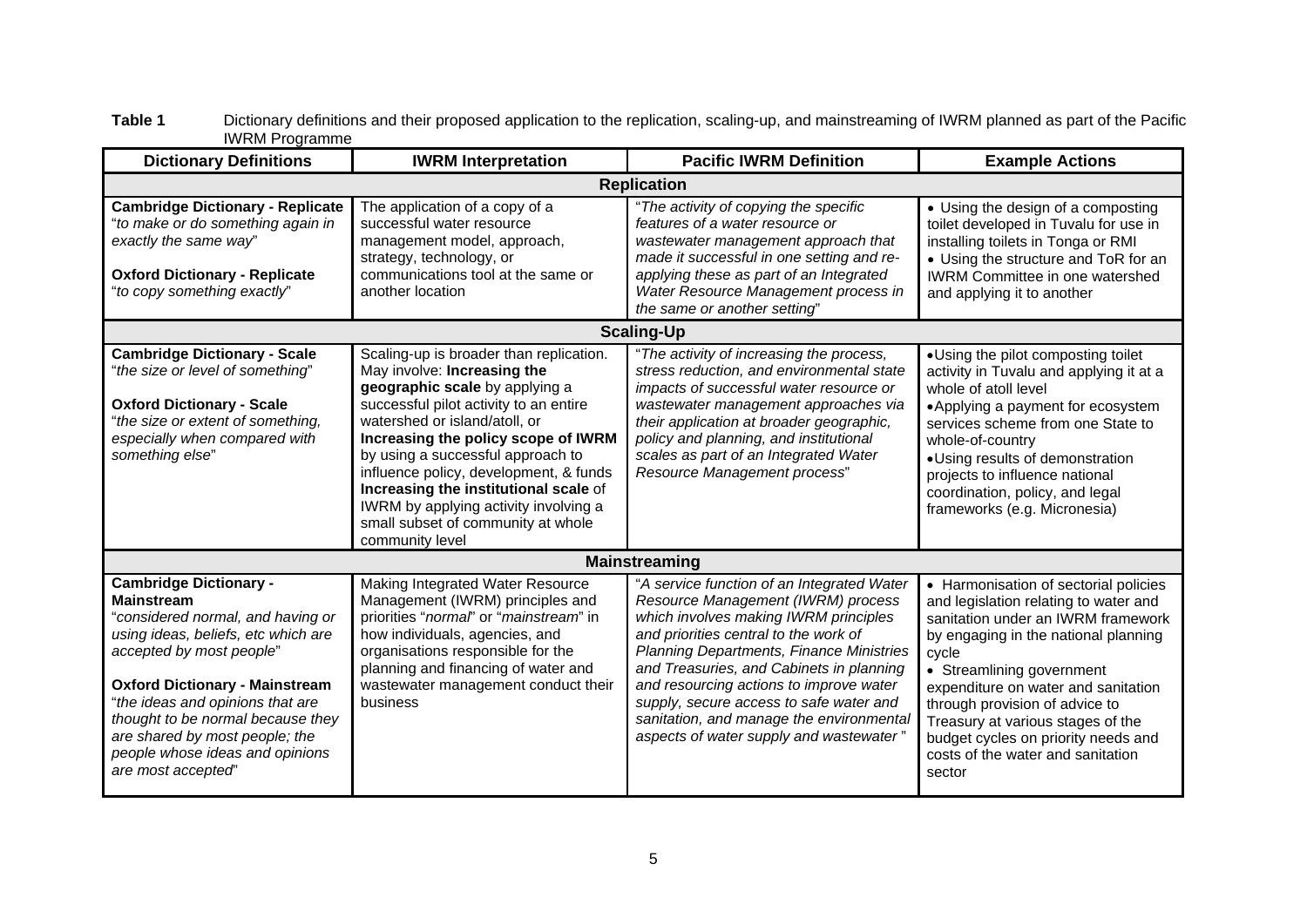#### *3.1 Replication and Scaling-up*

The definitions of replication and scaling-up lend themselves to ease of application to IWRM Pacific Islands-style. The small size of many islands, the general scarcity of freshwater, and the importance of coastal fisheries to most Pacific Islanders, means that successful practical demonstrations of IWRM stress reduction activities can result in tangible positive results in terms of water security and lagoon health which are readily noticeable by communities. Communicated effectively, success stories can create a demand driven approach whereby communities actively seek opportunities to apply proven technologies and management models in their communities. The urgency of many water and sanitation issues, coupled with the limited policy and legal frameworks for water and sanitation, creates significant opportunities for successful demonstration activities to be scaled-up into national policy, regulations, and standards.

In many small Pacific Island contexts, the links from "*Ridge to Reef*" are also well known or easily accepted by communities. Given the importance of lagoon and fringing reef resources to most islanders, it is typical that discussions and activities of water resource management not only focus on water sources and supply, but also tends to take a broader system level focus which includes consideration of effects of activities on receiving coastal waters. Reconciling these broader "*Ridge to Reef*" issues often means taking a whole-of-island approach and may act to stimulate demand for replication and up-scaling.

Replication and scaling-up are the emphasis of the national demonstration component of the GEF Pacific IWRM Project. It is expected that national projects will used the lessons learned in their and other projects to develop replication strategies for inclusion in a replication and scaling-up plan. A tool kit and template for presenting strategies is included in this discussion document as Annex 1.

#### *3.2 Integration versus Mainstreaming*

As introduced in section 2 above, "*Mainstreaming*" has largely been used in the environment and development sectors to promote the integration of the specific sectoral or stakeholder group interests or concerns, e.g., gender, HIV/AIDS, climate, and disaster management with the planning of other sectors, e.g., environment. Reference to the use of mainstreaming in these contexts suggests that it is simply a one-way process of having a singular concern or issue integrated into the normal way business is done in a sector. This use of term "*mainstreaming*" to refer to "*integration*" is perhaps not surprising, particularly when one considers that the word "*mainstreaming*" translated into other languages is interpreted to mean "*integration*" (e.g. both Spanish and French).

It is anticipated that reference "*mainstreaming of IWRM*" into government or sectors etc, to mean "*integration of IWRM*" will likely lead to some confusion as Integrated Water Resource Management is all about "*Integration*". The "*Integrated*" in IWRM is all about the integration of sectoral interests, integration within and between government, including traditional government, and integration across spatial and temporal scales. This clearly points to the need to better define what "*mainstreaming*" is in IWRM and how it may be applied to IWRM in Pacific Island countries.

As shown in Table 1, the dictionary definitions of mainstream suggest that the term refers to an approach that is considered normal or which is accepted by most people. Simply put in a water resource management context, this can perhaps be best used to mean how individuals, agencies, and organisations responsible for the planning and financing of water and wastewater management conduct their business, e.g., the way government currently does its business is the "*mainstream*" or norm of government. In all governments of the Pacific Island countries, the "*mainstream*" tasks and institutions are Planning, Finance, Treasury, and Cabinet. This is the pointy-end of the stick of the government, and the end of the stick which IWRM needs to be linking into to bring IWRM into the mainstream and to ensure it is effective, efficient, achieve the expected results, and be sustainable.

In this context it is proposed that Mainstreaming in IWRM be considered "*A service function of an Integrated Water Resource Management (IWRM) process which involves making IWRM principles and priorities central to the work of Planning Departments, Finance Ministries and Treasuries, and Cabinets in planning and resourcing actions to improve water supply, secure access to safe water and sanitation, and manage the environmental aspects of water supply and wastewater*". Examples of the services mainstreaming may provide, include: (1) harmonisation of sectorial policies and legislation relating to water and sanitation under an IWRM framework by engaging in the national planning cycle; and (2) streamlining government expenditure on water and sanitation through provision of advice to Treasury at various stages of the budget cycles on priority needs and costs of the water and sanitation sector.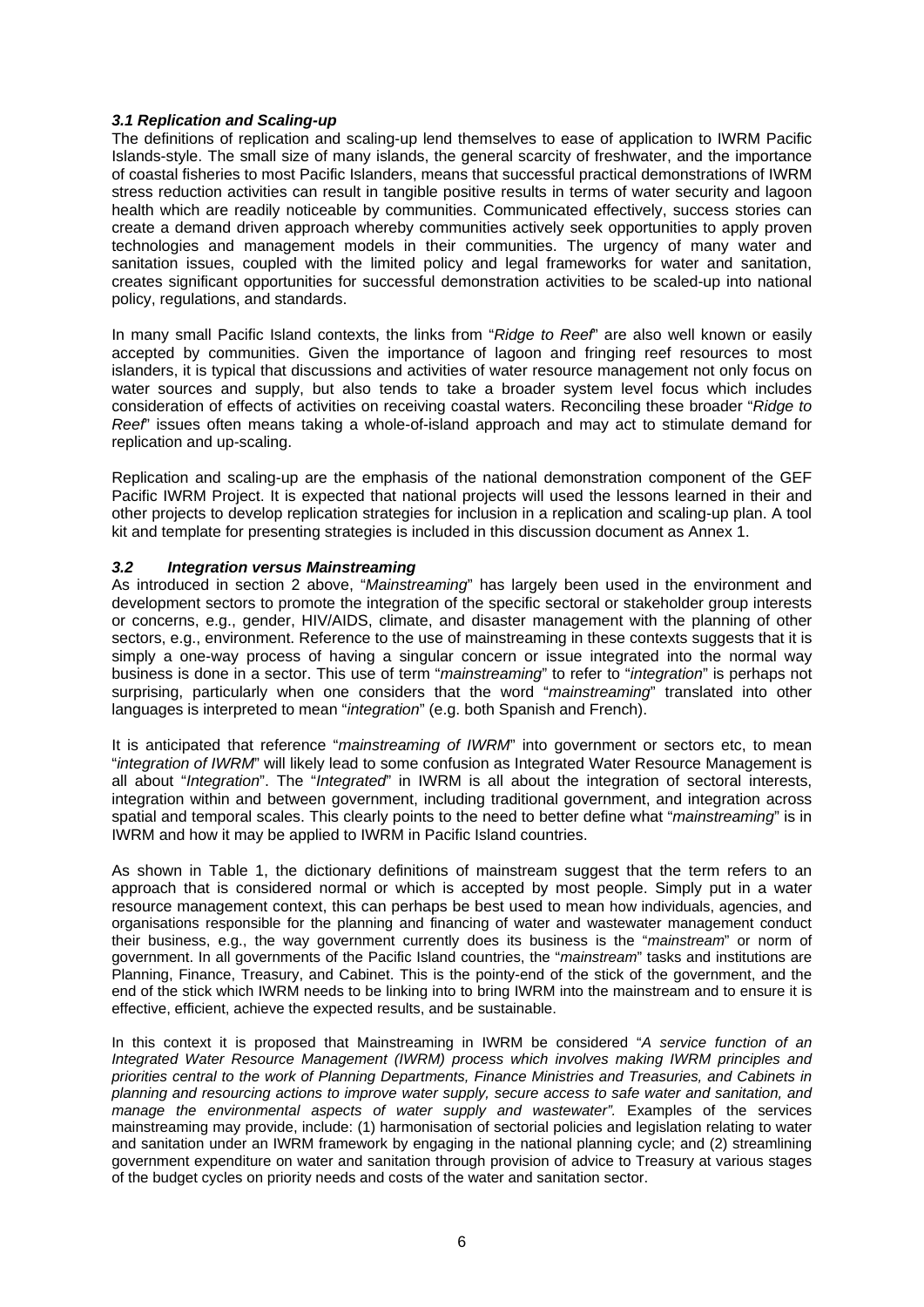#### **4. QUESTIONNAIRE TO BENCHMARK THE MAINSTREAMING OF IWRM IN PACIFIC ISLAND COUNTRIES**

| <b>CRITERIA</b>                                     | <b>SCALE (5=HIGHEST)</b> |             |   |   |   | <b>EVALUATION QUESTIONS</b>                                                                                                                                                            |
|-----------------------------------------------------|--------------------------|-------------|---|---|---|----------------------------------------------------------------------------------------------------------------------------------------------------------------------------------------|
|                                                     | 1                        | $\mathbf 2$ | 3 | 4 | 5 |                                                                                                                                                                                        |
|                                                     |                          |             |   |   |   | How aware is the political leadership of IWRM?                                                                                                                                         |
| (1) Political<br>Leadership                         |                          |             |   |   |   | How supportive is the political leadership of IWRM?                                                                                                                                    |
|                                                     |                          |             |   |   |   | Do key individuals in Government hold IWRM<br>responsibilities?                                                                                                                        |
|                                                     |                          |             |   |   |   | Are there institutions specifically mandated for<br>IWRM?                                                                                                                              |
|                                                     |                          |             |   |   |   | Are the institutions mandated for IWRM committed to<br>IWRM "mainstreaming"?                                                                                                           |
| (2) Institutional<br><b>Commitment</b>              |                          |             |   |   |   | Are the Ministries/Departments responsible for<br>planning and finance aware of IWRM?                                                                                                  |
|                                                     |                          |             |   |   |   | Are the Ministries/Departments responsible for<br>planning and finance supporting their staff to adopt a<br>mainstreaming culture?                                                     |
|                                                     |                          |             |   |   |   | Does Government provide financial and human<br>resources to support mainstreaming?                                                                                                     |
|                                                     |                          |             |   |   |   | Is there an institution/body that coordinates IWRM,<br>e.g., National Water Committee?                                                                                                 |
| (3) Coordination                                    |                          |             |   |   |   | Does that institution/body prepare advice on IWRM<br>mainstreaming?                                                                                                                    |
|                                                     |                          |             |   |   |   | Is the institution/body supported by a Secretariat with<br>adequate technical backstopping?                                                                                            |
|                                                     |                          |             |   |   |   | Are there sector working groups or task forces<br>working on IWRM mainstreaming?                                                                                                       |
|                                                     |                          |             |   |   |   | Is it known how much of the total national budget is<br>made available to the WatSan sector and IWRM<br>nationally?                                                                    |
|                                                     |                          |             |   |   |   | Is it known how much of the total national budget<br>available for WatSan is given to which<br>Ministries/Departments/Agencies?                                                        |
| (4) Allocation of<br>funding and<br>actual spending |                          |             |   |   |   | Is it known how the Ministries/Departments/Agencies<br>receiving WatSan funding plan to spend the money<br>(e.g. do they have corporate/business plans detailing<br>this information)? |
|                                                     |                          |             |   |   |   | Are approved budgets actually spent?                                                                                                                                                   |
|                                                     |                          |             |   |   |   | Are public expenditure tracking surveys done<br>regularly and do they provide information on actual<br>expenditure in the WatSan sector?                                               |
|                                                     |                          |             |   |   |   | Is information on how much foreign assistance is<br>available for WatSan activities easily accessible?                                                                                 |
|                                                     |                          |             |   |   |   | Are there good communication links among the lead<br>agency/body responsible for water and the<br>Ministries/Departments responsible for planning and<br>finance?                      |
| (5) Reporting &<br>Communication                    |                          |             |   |   |   | Is there sharing of information on mainstreaming<br>practices?                                                                                                                         |
|                                                     |                          |             |   |   |   | Is the media used adequately to disseminate<br>information of key needs, lessons learned, and<br>emerging issues for the WatSan sector?                                                |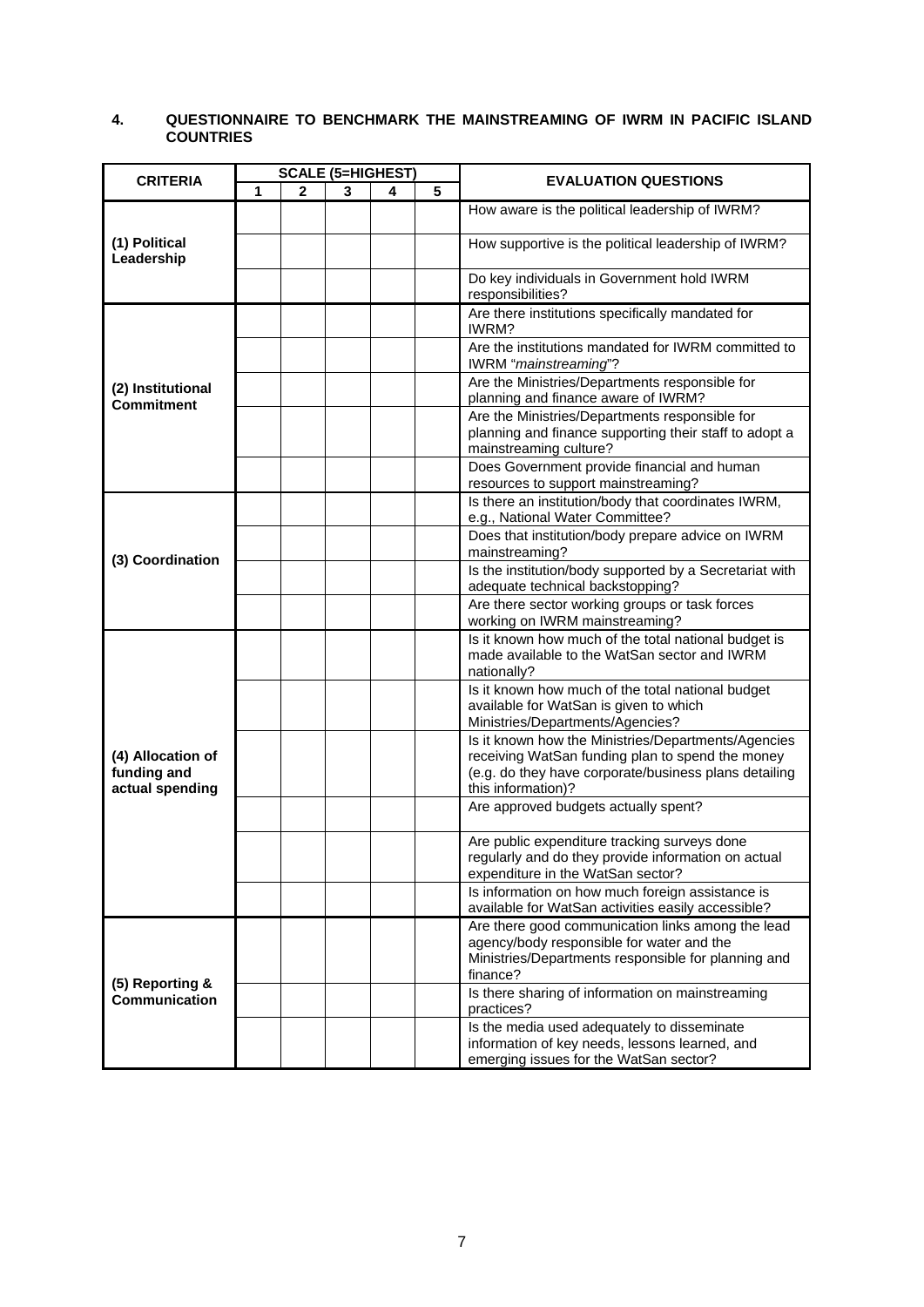

# **Replication and Scaling-up Toolkit for IWRM in Pacific Island Countries**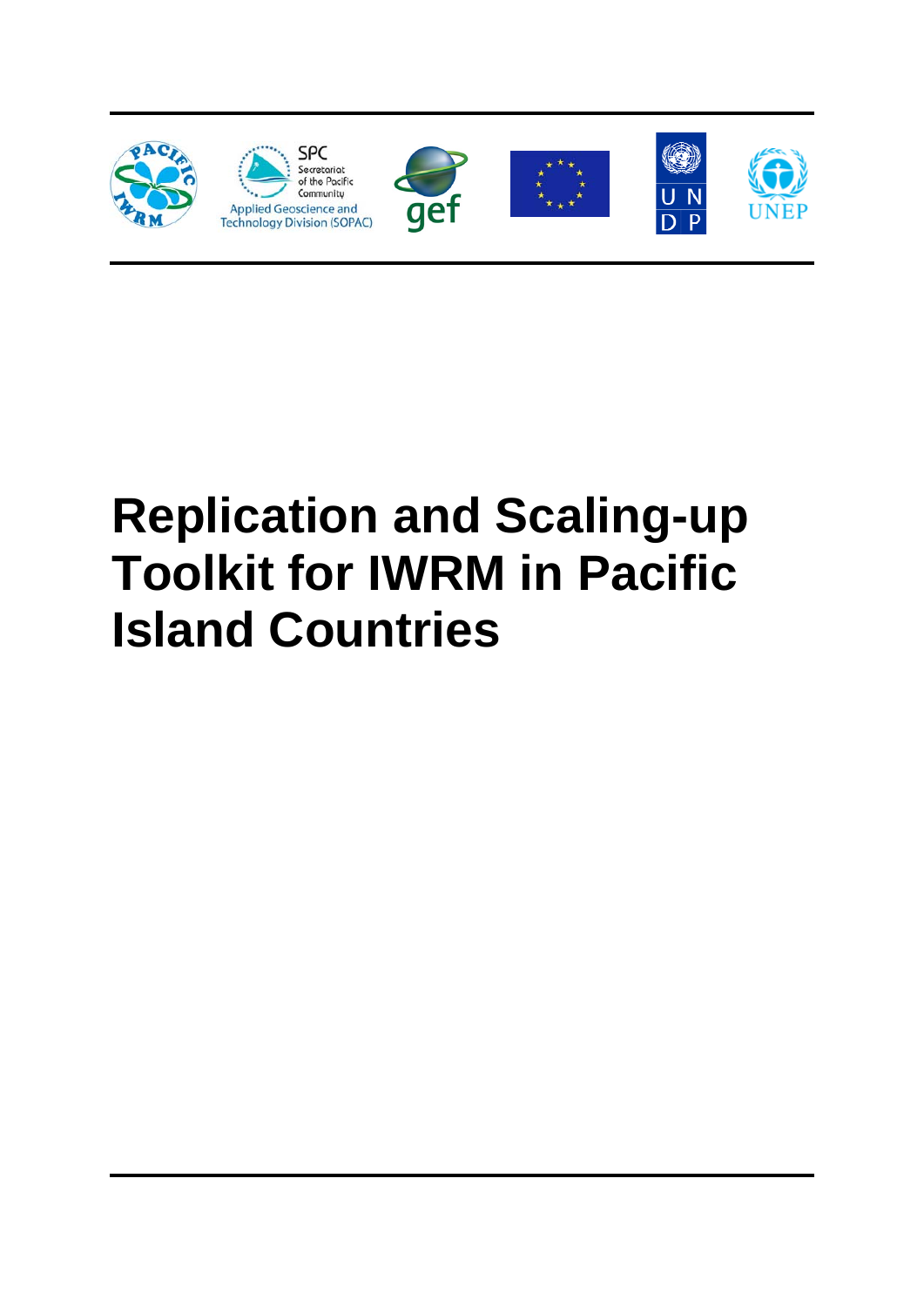## **Summary of a Proposed Process for Planning Replication and Scaling-up of National IWRM Demonstration Activities in Pacific Island Countries**

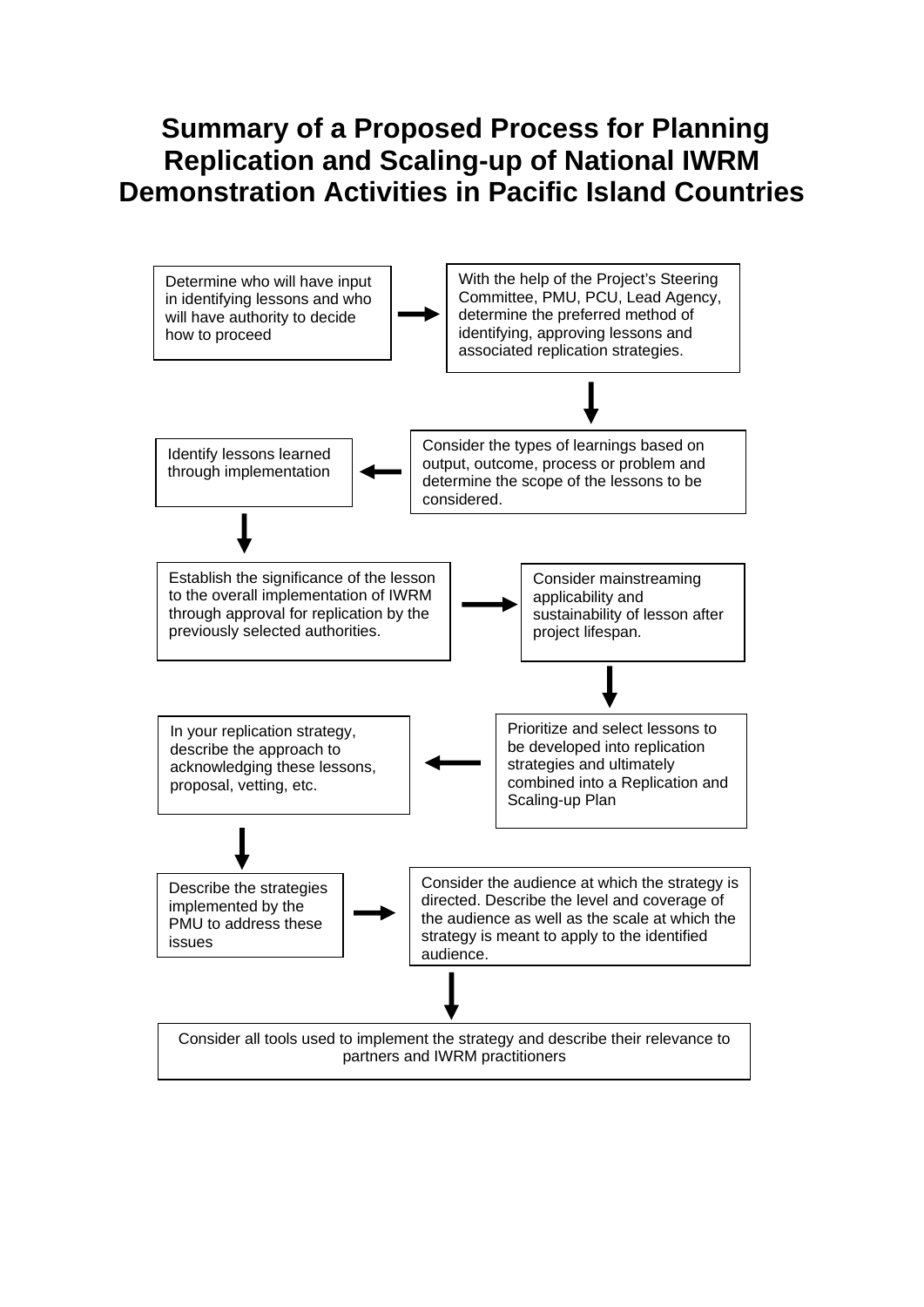#### **TABLE OF CONTENTS**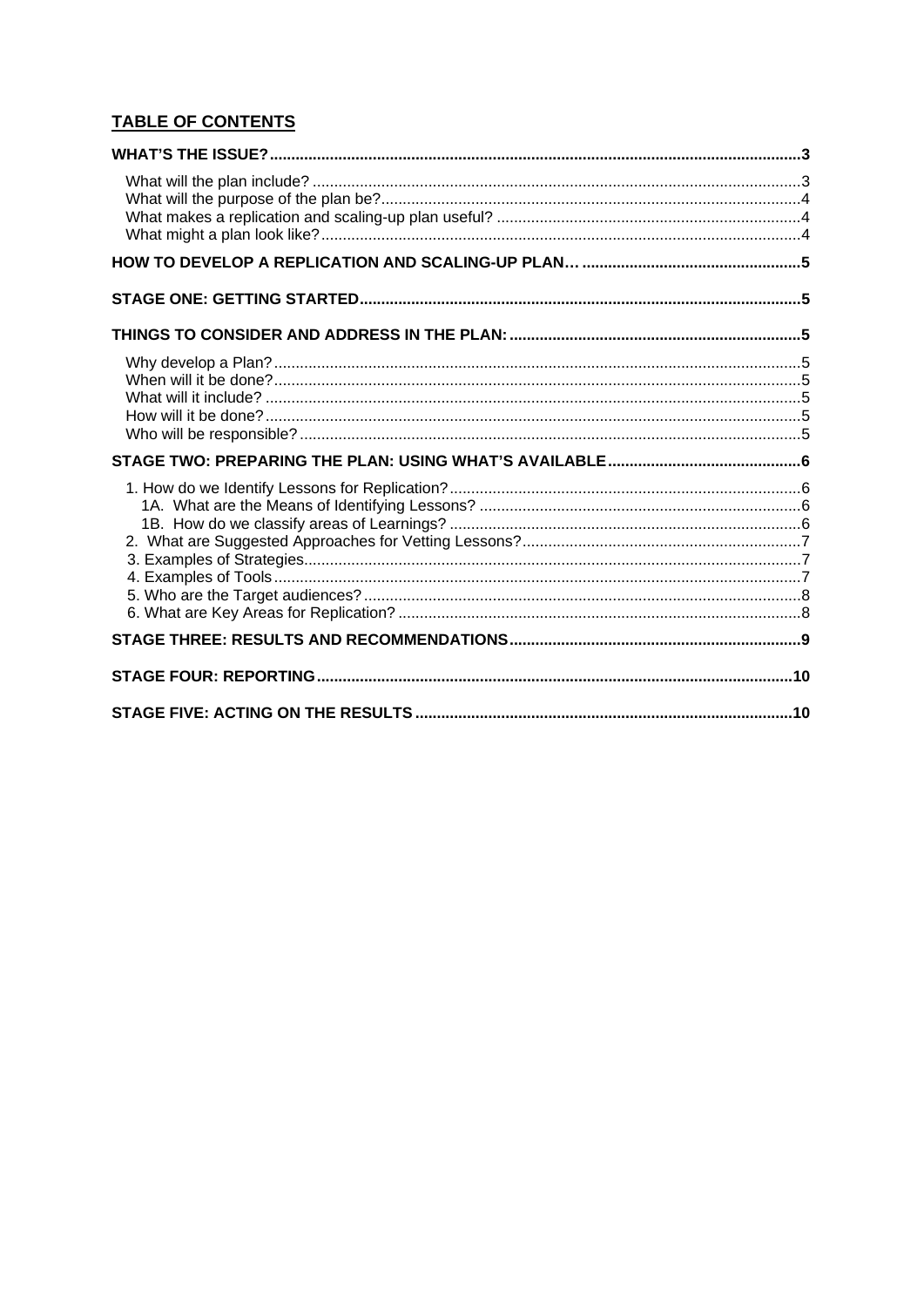<span id="page-10-0"></span>

|                                                                                                                                                      | What's the Issue?                                                                                                                                                                                                                                                                                                                                                                                                                                                                                    |  |  |  |
|------------------------------------------------------------------------------------------------------------------------------------------------------|------------------------------------------------------------------------------------------------------------------------------------------------------------------------------------------------------------------------------------------------------------------------------------------------------------------------------------------------------------------------------------------------------------------------------------------------------------------------------------------------------|--|--|--|
| Why is this<br>Needed?                                                                                                                               | The goal of the Global Environment Facility supported project entitled<br>"Implementing Sustainable Water Resources and Wastewater Management in<br>Pacific Island Countries" (GEF Pacific IWRM Project) is to:                                                                                                                                                                                                                                                                                      |  |  |  |
|                                                                                                                                                      | "contribute to sustainable development in the Pacific Island Region through<br>improvements in natural resource and environmental management".                                                                                                                                                                                                                                                                                                                                                       |  |  |  |
|                                                                                                                                                      | The overall objective of the project is to:                                                                                                                                                                                                                                                                                                                                                                                                                                                          |  |  |  |
|                                                                                                                                                      | "To improve water resources management and water use efficiency in<br>Pacific Island Countries in order to balance overuse and conflicting uses of<br>scarce freshwater resources through policy and legislative reform and<br>implementation of applicable and effective Integrated Water Resources<br>Management (IWRM) and Water Use Efficiency (WUE) plans"                                                                                                                                      |  |  |  |
|                                                                                                                                                      | Component 1 of the project "Demonstration, Capture and Transfer of Best<br>Practices in IWRM and WUE" is facilitating country-driven practical<br>demonstrations of IWRM and WUE focused on removing barriers to<br>implementation at the community/local level and targeted towards national and<br>regional level learning and application.                                                                                                                                                        |  |  |  |
| This toolkit will                                                                                                                                    | The expected outcome of this project component is that:                                                                                                                                                                                                                                                                                                                                                                                                                                              |  |  |  |
| guide the<br>development of<br><b>National IWRM</b>                                                                                                  | "Lessons learned from demonstrations of IWRM and water use efficiency<br>approaches replicated and mainstreamed into existing cross-sectoral local,<br>national and regional approaches to water management"                                                                                                                                                                                                                                                                                         |  |  |  |
| <b>Replication and</b><br>Scaling-up<br><b>Plans</b>                                                                                                 | Replication of National IWRM demonstration projects within and between PICS<br>is a priority activity for national IWRM teams. Successful replication requires<br>good planning based on lessons learned and examples of best practice.                                                                                                                                                                                                                                                              |  |  |  |
|                                                                                                                                                      | This "Replication and Scaling-Up Toolkit for IWRM in Pacific Island Countries" is<br>designed to provide project managers with guidance on: (a) identifying tools for<br>IWRM replication and scaling-up; and (b) developing a verifiable IWRM<br>Replication and Scaling-up Plan. Replication and Scaling-up Plans will be useful<br>for advancing IWRM and guiding national partners and donors on investment in<br>the water and sanitation sector. They will also help other IWRM practitioners. |  |  |  |
|                                                                                                                                                      | <b>What should Replication and Scaling-up Plans include?</b>                                                                                                                                                                                                                                                                                                                                                                                                                                         |  |  |  |
|                                                                                                                                                      | The following plan components will be addressed in the toolkit:                                                                                                                                                                                                                                                                                                                                                                                                                                      |  |  |  |
|                                                                                                                                                      | 1. Lessons Learned: the toolkit provides guidance for the process of<br>identifying lessons learned through implementation;                                                                                                                                                                                                                                                                                                                                                                          |  |  |  |
| <b>Replication and</b><br>Scaling-up<br>Plans can help<br><b>Pacific Islands</b><br>countries add<br>value to their<br>demonstration<br>projects and | Significance: plans should include discussion of the significance of the<br>2.<br>lessons learned; the toolkit provides guidance for the process of vetting<br>the significance of lessons learned;                                                                                                                                                                                                                                                                                                  |  |  |  |
|                                                                                                                                                      | Strategy: plans should discuss the who, what, when, where, why and<br>3.<br>how of the strategy;                                                                                                                                                                                                                                                                                                                                                                                                     |  |  |  |
|                                                                                                                                                      | Target Audience: plans should include discussion of the target<br>4.<br>audience and how widely the plan applies. This toolkit provides some<br>examples to guide national IWRM teams with this step; and                                                                                                                                                                                                                                                                                            |  |  |  |
| <b>IWRM</b> initiatives                                                                                                                              | Tools: Plans should identify and discuss all tools that will be used during<br>5.<br>the implementation of Replication and Scaling-up Plans. This toolkit<br>provides some examples of what tools might be useful in preparing<br>Replication and Scaling-up Plans.                                                                                                                                                                                                                                  |  |  |  |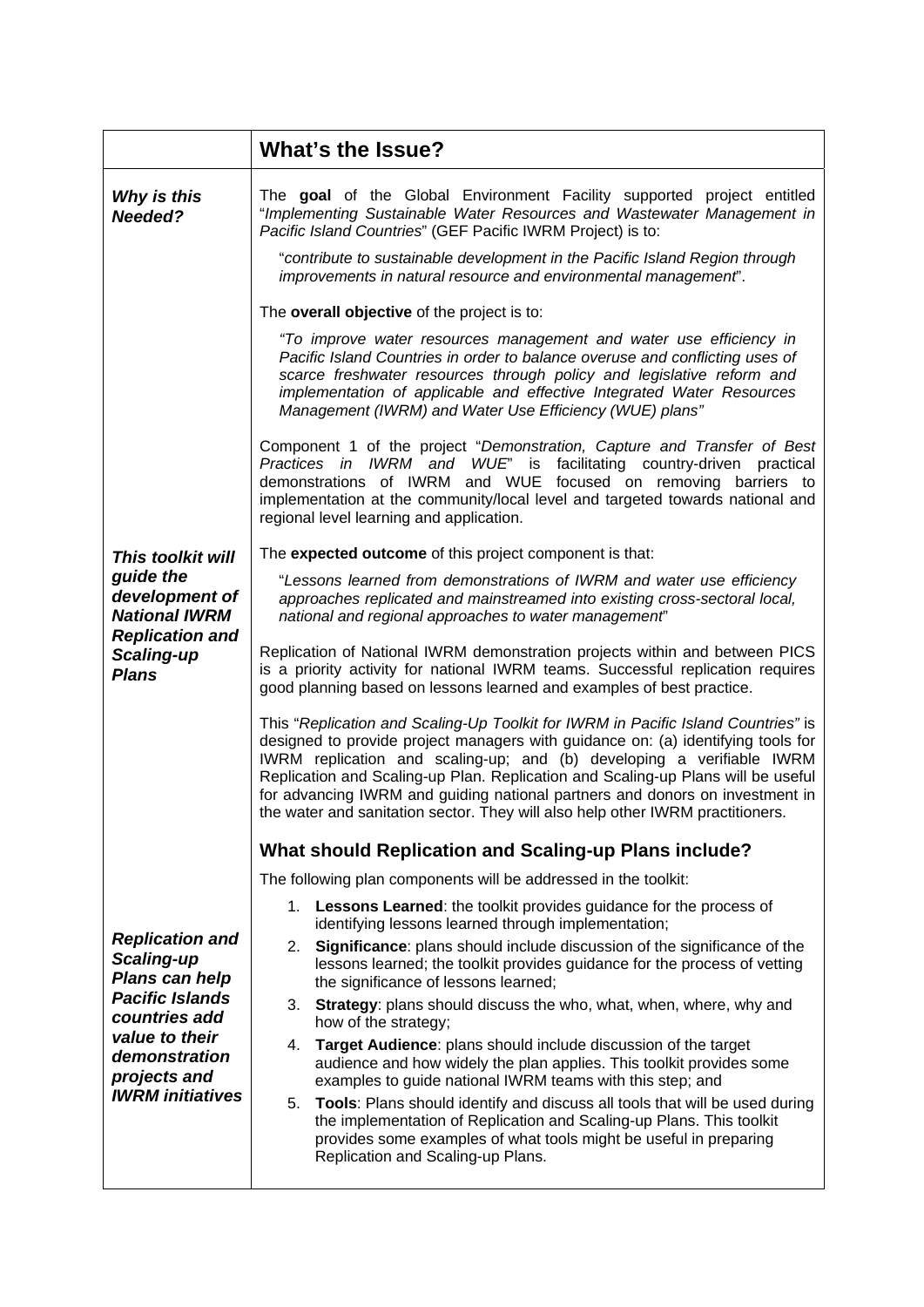<span id="page-11-0"></span>

| <b>Replication and</b>                                                                            | Proposed Purpose of IWRM Replication and Scaling-up Plans?                                                                                                                                                                                                                                                                                                                                                                                                   |
|---------------------------------------------------------------------------------------------------|--------------------------------------------------------------------------------------------------------------------------------------------------------------------------------------------------------------------------------------------------------------------------------------------------------------------------------------------------------------------------------------------------------------------------------------------------------------|
| Scaling-up<br><b>Plans can</b><br><b>Enhance Cross-</b><br><b>Sectorial</b><br><b>Cooperation</b> | This toolkit identifies the key activities for IWRM replication and scaling-up aimed<br>at building and refining IWRM at both national and regional levels. These<br>activities will provide the mechanism for replicating positive outcomes, learning<br>from project successes and setbacks, and mainstreaming key lessons.                                                                                                                                |
|                                                                                                   | <b>Replication includes:</b>                                                                                                                                                                                                                                                                                                                                                                                                                                 |
|                                                                                                   | Sharing knowledge about IWRM lessons learned through documentation,<br>≻<br>facilitated workshops, and other methods from "Community to Cabinet" in<br>Pacific Island countries, and at regional and global levels;                                                                                                                                                                                                                                          |
|                                                                                                   | Applying IWRM lessons and successful approaches from one location to<br>≻<br>another site, either within a given country or region;                                                                                                                                                                                                                                                                                                                          |
|                                                                                                   | Scaling-up demonstration initiatives to work "upstream" of individual<br>≻<br>projects to broaden their scope of impact to, for example, policy and legal<br>reforms;                                                                                                                                                                                                                                                                                        |
|                                                                                                   | $\triangleright$ Using project trained organisations and individuals elsewhere within the<br>country or in the region, e.g., technical exchange of project staff.                                                                                                                                                                                                                                                                                            |
|                                                                                                   | Replication and Scaling-up Plans will be dynamic plans, outlining anticipated<br>lessons from the project, and will be refined through several iterations as lessons<br>for replication becoming apparent during project implementation.                                                                                                                                                                                                                     |
| You can use a<br>consultation                                                                     | What Makes a Replication and Scaling-up Plan Useful?                                                                                                                                                                                                                                                                                                                                                                                                         |
| process to:<br>shape<br><b>Replication and</b><br>Scaling-up<br><b>Plans; measure</b>             | The approach to be adopted for project replication is a combination of demand<br>and supply driven processes. Demand driven processes are those where the<br>project addresses key needs identified by local, national and regional<br>stakeholders. Supply driven processes are those where good lessons are<br>identified, and stakeholders are identified that may benefit from these lessons.                                                            |
| progress; and<br>to involve and<br>empower<br>people                                              | The national IWRM demonstration projects have already partly identified<br>stakeholder demands in National Diagnostic Reports, Hotspot Analyses, and<br>Project Proposal. In most cases, meeting these demands will require the<br>development of technical solutions to identified problems, and the need for<br>engagement and attitude changing strategies applicable from community to<br>national government levels. Application of this approach will: |
|                                                                                                   | build awareness, support and involvement, and skills and capacity across<br>≻<br>sectors and between levels of government, including traditional governance<br>structures;                                                                                                                                                                                                                                                                                   |
|                                                                                                   | justify bids for funding and increased budgetary support for IWRM; and<br>➤<br>better inform national reforms of development planning and government<br>➤<br>service delivery in the water and sanitation sectors aimed at ensuring<br>secure access to safe drinking water and sanitation.                                                                                                                                                                  |
| A Typical                                                                                         | What might a Replication and Scaling-up Plan look like?                                                                                                                                                                                                                                                                                                                                                                                                      |
| <b>Replication and</b><br><b>Scaling-up Plan</b>                                                  | Replication and Scaling-up Plans will vary for each project but should contain a<br>standard report structure with discussion of each of the replication strategies,<br>recommended action plans, and a host of appendices with copies of appropriate<br>tools and materials to inform replication activities. Advice on this is contained in<br>"Stage Four: Reporting" of this toolkit.                                                                    |
|                                                                                                   |                                                                                                                                                                                                                                                                                                                                                                                                                                                              |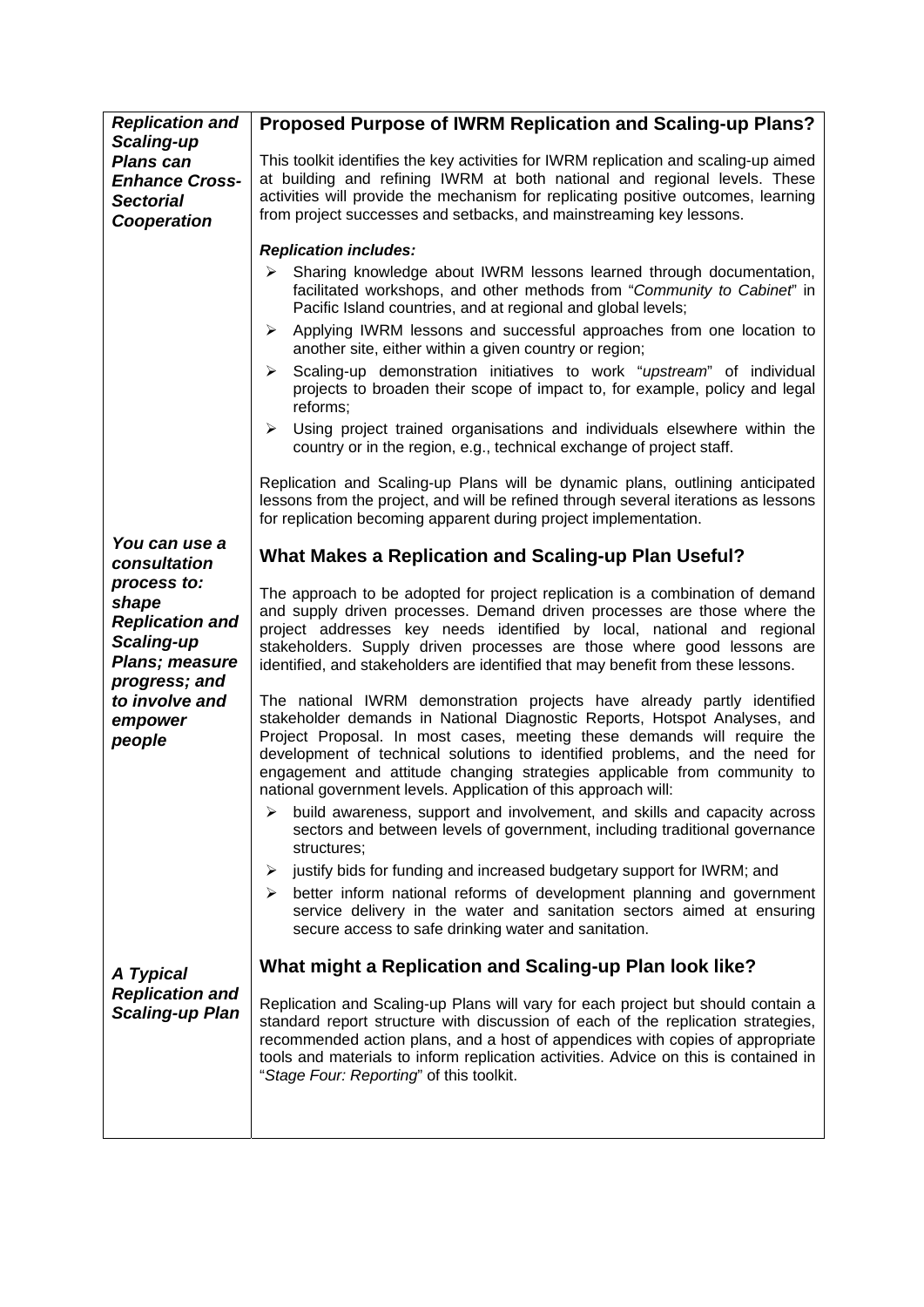<span id="page-12-0"></span>

|                                                                                                              | How to Develop a Replication and Scaling-up Plan                                                                                                                                                                                                                                                                                                                                                                                                                                                                                                                                                                                                         |
|--------------------------------------------------------------------------------------------------------------|----------------------------------------------------------------------------------------------------------------------------------------------------------------------------------------------------------------------------------------------------------------------------------------------------------------------------------------------------------------------------------------------------------------------------------------------------------------------------------------------------------------------------------------------------------------------------------------------------------------------------------------------------------|
| <b>Involve key</b>                                                                                           | <b>Stage one: getting started</b>                                                                                                                                                                                                                                                                                                                                                                                                                                                                                                                                                                                                                        |
| <b>stakeholders</b><br>before critical<br>decisions are<br>made                                              | Each national IWRM demonstration project is a pilot study to test IWRM<br>approaches, and it should therefore be recognised that these replication<br>strategies are being developed without an explicit understanding of the exact<br>nature of some of the lessons and approaches to be replicated. To date, all<br>projects have documenting lessons learned on a 3-monthly basis, and it is<br>anticipated that this will continue during the life of the project.                                                                                                                                                                                   |
|                                                                                                              | It is recommended that these lessons learned be considered by National<br>Demonstration Project Co-ordinating Committees which should undertake<br>assessments of their significance and how they could possibly be used nationally<br>and regionally. It is important that this process be fully participative so as to<br>garner the support and input of all stakeholders from government agencies,<br>traditional leaders, community representatives, civil society, and the private<br>sector. This approach should be central to Replication and Scaling-up Planning.                                                                              |
|                                                                                                              | Things to consider and address:                                                                                                                                                                                                                                                                                                                                                                                                                                                                                                                                                                                                                          |
| <b>Be clear about</b><br>the reasons for<br>developing a<br><b>Replication and</b><br><b>Scaling-up Plan</b> | Why develop a Replication and Scaling-up Plan?<br>Is a lack of knowledge hindering the water and sanitation sector and IWRM<br>development? Or is a lack of evidence weakening the arguments for increased<br>resourcing and replication? Are the learnings and strategies derived from the<br>project useful to others? How important is it to further develop local skills and<br>widen community involvement?                                                                                                                                                                                                                                         |
|                                                                                                              | When will it be done?<br>How urgent is it? For example, is a Replication and Scaling-up Plan urgently<br>needed to assist in gaining access to funding or to help decide where co-funding<br>could be spent or project funds reallocated. As the projects are being<br>implemented new lessons are being learned, so the plan will change as these<br>lessons are added and key areas for replication are better defined. It is expected<br>that national IWRM teams will have draft plans for review by the 3 <sup>rd</sup> meeting of<br>the Regional Steering Committee (RSC) and that revised plans will be required<br>for each subsequent RSC.     |
| The plans are<br>dynamic and<br>should evolve<br>as IWRM<br>project's are<br><i>implemented</i>              | What will it include?<br>Replication and Scaling-up Plans will be comprised of a series of replication<br>strategies and associated actions. It is anticipated that a series of "Learnings"<br>will be identified and their "Significance" justified throughout national IWRM<br>demonstration project implementation. Replication strategies will be designed<br>as a means of repeating each of the key learnings and these strategies will<br>include detailed discussion of all tools needed to implement the strategies, as<br>well as details about the desired impact of the strategy, including reference to<br>the intended audience and scope. |
|                                                                                                              | How will it be done?<br>It is recommended that Replication and Scaling Plans be developed in<br>with National IWRM Demonstration Project Coordinating<br>consultation<br>Committees and National APEX water bodies where appropriate. This is aimed<br>at ensuring full participation of stakeholders from government agencies,<br>traditional leaders, community representatives, civil society, and the private<br>sector.                                                                                                                                                                                                                             |
|                                                                                                              | Who will be responsible?<br>All IWRM Demonstration Projects have a requirement for Replication and<br>Scaling-up Plan development. The principle driver for the formulation and<br>preparation of the plan is the Demonstration Project Manager (DPM).                                                                                                                                                                                                                                                                                                                                                                                                   |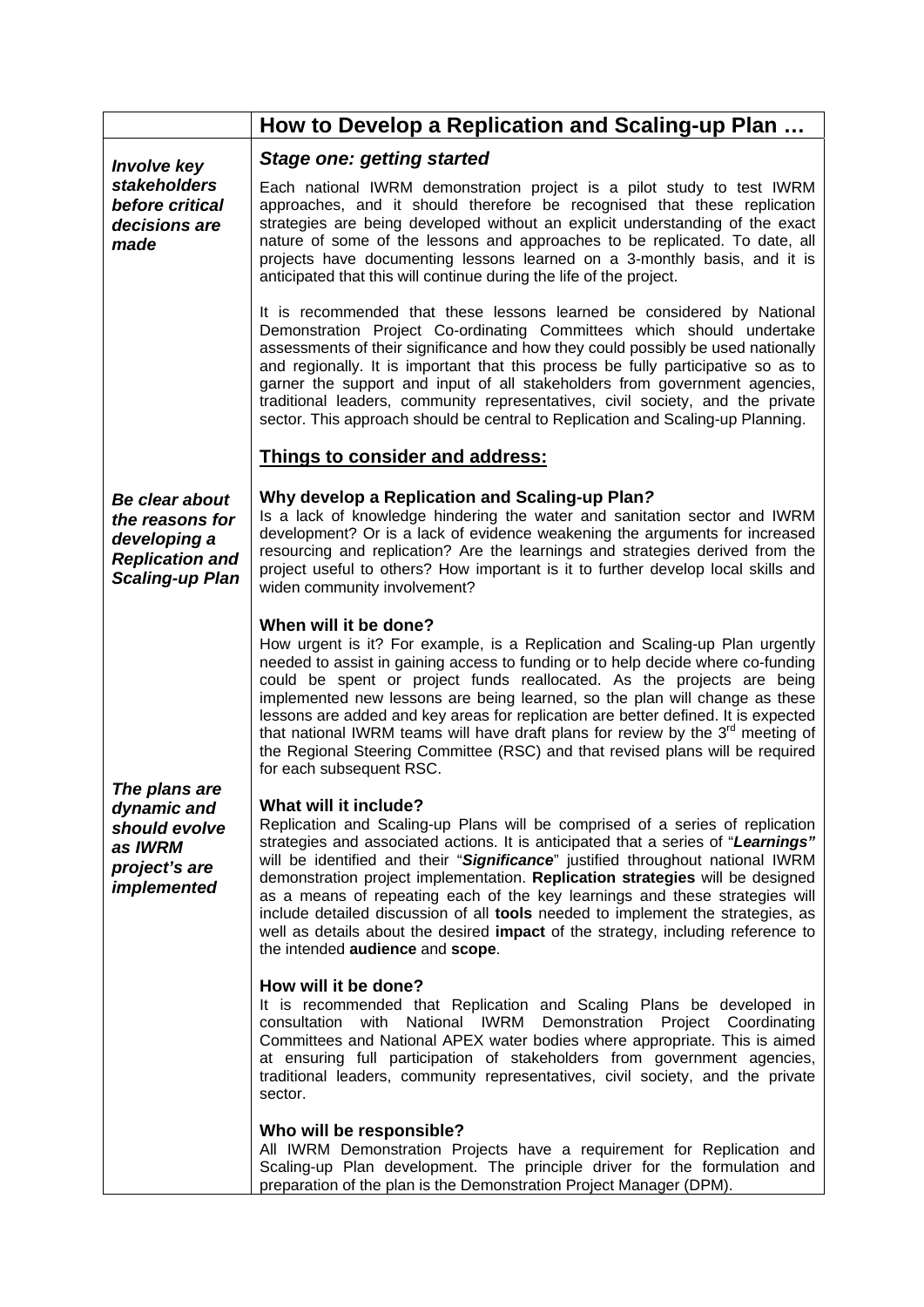<span id="page-13-0"></span>

|                                                                                         | Stage two: preparing the plan - using what's available!                                                                                                                                                                                                                                                                                                                                                                                                                                                                                                                                             |
|-----------------------------------------------------------------------------------------|-----------------------------------------------------------------------------------------------------------------------------------------------------------------------------------------------------------------------------------------------------------------------------------------------------------------------------------------------------------------------------------------------------------------------------------------------------------------------------------------------------------------------------------------------------------------------------------------------------|
| Be clear and<br>realistic about<br>the value and<br>potential use of<br>project lessons | How do we Identify Lessons for Replication?<br>This section talks about how lessons for replication will be identified. The<br>aspects to be outlined are:<br>Roles in identifying lessons - whose input will be sought and who will<br>$\blacktriangleright$<br>decide to proceed with a particular strategy?<br>The process in compiling lessons and making decisions on how significant<br>➤<br>the lessons are and how to proceed with replication?<br>The scope of lessons to be considered?<br>➤                                                                                              |
|                                                                                         | Simplified, this process involves: (1) identifying good ideas, approaches, and<br>outcomes to apply elsewhere; (2) a review of the value and potential of these;<br>and (3) a decision on the replication strategy.                                                                                                                                                                                                                                                                                                                                                                                 |
|                                                                                         | Identifying lessons is a critical stage in the replication process. Generally the<br>process requires a good understanding of the area of IWRM from which the<br>lesson is derived. For example, it is difficult to identify good lessons in technical<br>design without people with experience and an understanding of current design.<br>Without this knowledge and experience, there is a high likelihood of "reinventing"<br>the wheel" and then suggesting it is something new.                                                                                                                |
| <b>Identify who is</b><br>responsible and<br>what resources<br>are available?           | Initially, responsibilities can be assigned to national IWRM teams or steering<br>committees or sub-committees (e.g. the technical sub-committee). A progressive<br>emphasis on stakeholder involvement should however, be promoted. It is<br>recommended that, as part of regular quarterly meetings of the National Steering<br>Committee, lessons learned are identified and reviewed by the committee. The<br>process and methodology behind identifying lessons, establishing<br>their<br>significance, and developing the replication strategies must be clearly described<br>in the plan.    |
|                                                                                         | 1A. What are the Means of Identifying Lessons?                                                                                                                                                                                                                                                                                                                                                                                                                                                                                                                                                      |
|                                                                                         | Options include:<br>Identified by sub-committees (such as technical sub-committee) of national<br>≻<br>Steering Committee and reported directly to Steering Committee;<br>> Identified by the National Project Management Unit and reviewed by the<br>sub-committee(s) prior to tabling at the Steering Committee;                                                                                                                                                                                                                                                                                  |
| <b>Tips that may</b><br>help at the                                                     | Sought from all sources, including sub-committee(s), by the National Project<br>≻<br>Management Unit and compiled for review by National Steering<br>Committees; and                                                                                                                                                                                                                                                                                                                                                                                                                                |
| planning stage                                                                          | Any other reasonable approach identified.<br>➤                                                                                                                                                                                                                                                                                                                                                                                                                                                                                                                                                      |
|                                                                                         | Some of these lessons will be clearly identifiable in the project logframe,<br>including many of the project outputs. For example, the design and uptake of<br>composting toilets in Tuvalu and the possible extension of this approach for use<br>in other island/atoll settings.                                                                                                                                                                                                                                                                                                                  |
|                                                                                         | 1B. How do we classify areas of Learnings?<br>It may be useful to structure the approach to lesson identification in order to<br>simplify the process. For example:<br><b>Output based - assess individual outputs (e.g. a design, report, or construction)</b><br><b>Outcome based</b> - achieved outcomes (such as a change in attitude, or<br>improved sanitation)<br>Process based - novel approaches (such as development of a new name)<br>Problem based - Identify negative outcome learnings (where something doesn't<br>work as well as expected/hoped - the purpose is to avoid a repeat) |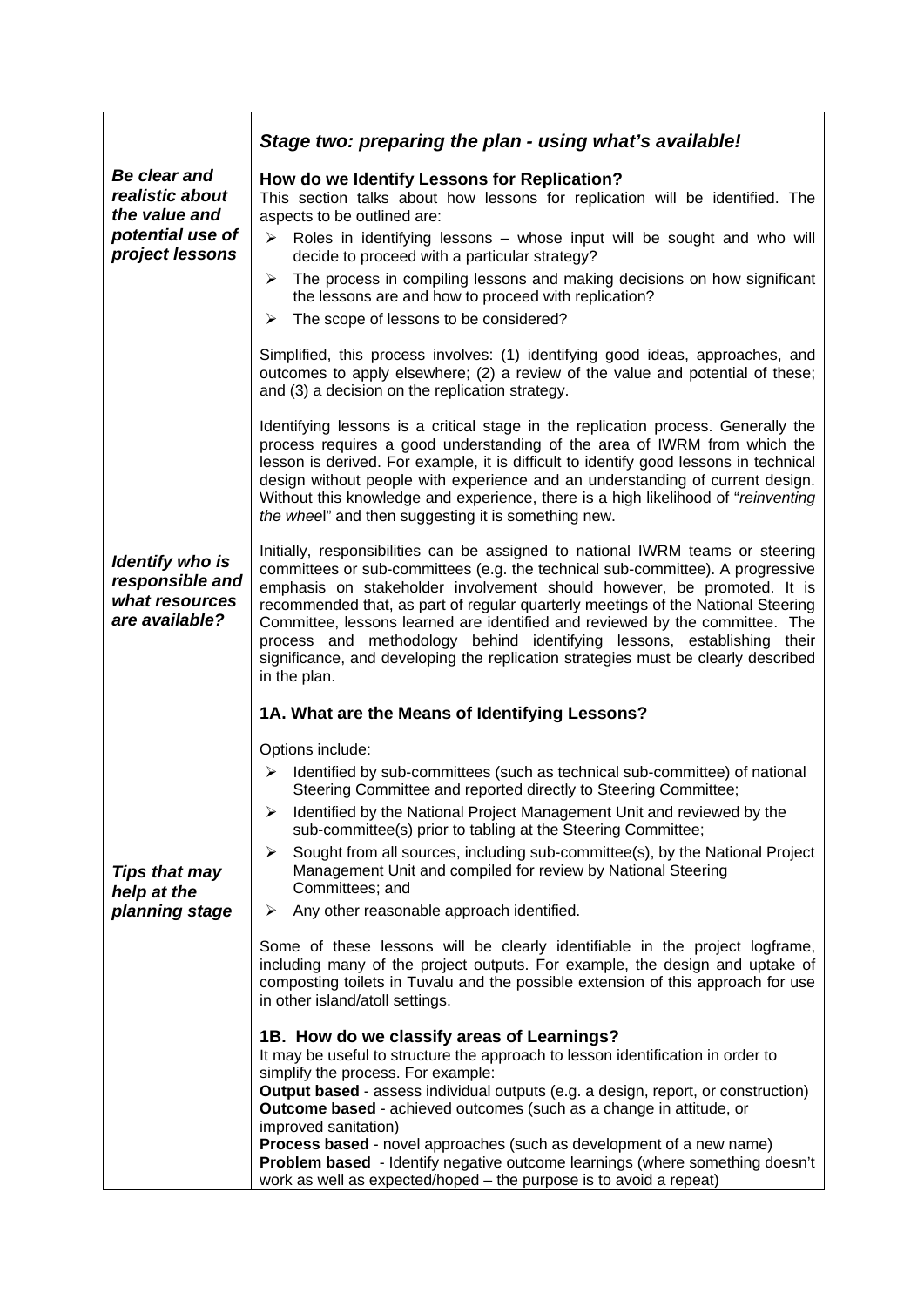<span id="page-14-0"></span>

|                                                                                                                                | 2. What are Suggested Approaches for Vetting Lessons?                                                                                                                                                                                                                                                                                                                                                                                                                                                                                                                                                                                                                                                                                                      |
|--------------------------------------------------------------------------------------------------------------------------------|------------------------------------------------------------------------------------------------------------------------------------------------------------------------------------------------------------------------------------------------------------------------------------------------------------------------------------------------------------------------------------------------------------------------------------------------------------------------------------------------------------------------------------------------------------------------------------------------------------------------------------------------------------------------------------------------------------------------------------------------------------|
| <b>Ensure</b><br>involvement of<br>national water<br>and <b>IWRM</b><br>committees in<br>reviewing and<br>approving<br>lessons | The significance of each of the lessons needs to be reviewed, discussed, and<br>confirmed at the national steering committee level. As should the selected<br>approach for replication of these. An example of this section of the Replication<br>and Upscaling Plan might read as:<br>"Each quarter the PMU will, in consultation with stakeholders, review the<br>outputs, outcomes and processes of the previous period to identify new<br>approaches or designs (generally, or in the local or national context) or<br>lessons that have been learned in undertaking the project. Lessons will be<br>broadly grouped as Capacity / Performance, Coordination / Integration,<br>Project Management, Stakeholder Engagement, Technical, Political, Socio |
|                                                                                                                                | - Cultural, or Communications. Technical lessons will be reviewed by the<br>Technical Steering Committee and other personnel nominated by the<br>Steering Committee to provide input on the significance of the lessons.                                                                                                                                                                                                                                                                                                                                                                                                                                                                                                                                   |
|                                                                                                                                | The lessons, together with an indication of their significance, will be tabled<br>at the Steering Committee meeting for consideration. At each meeting of<br>the technical sub-committee, a review of lessons associated with technical<br>aspects of the project will be undertaken and the report provided to the<br>PMU for inclusion in their report to the Steering Committee."                                                                                                                                                                                                                                                                                                                                                                       |
|                                                                                                                                | Alternatively, a completely different approach might be adopted where lessons<br>learned are workshopped on a periodic basis. The advantage of the above<br>approach is that there is a degree of review, and you get Steering Committee<br>sign-off on the lessons learned.                                                                                                                                                                                                                                                                                                                                                                                                                                                                               |
| Develop a<br>country specific<br>list of topics for<br>planning<br>replication                                                 | 3. Examples of Strategies<br>The following are examples of potential topics for replication strategies and<br>associated themes:<br>$\Box$ Links to policy documents (Political)                                                                                                                                                                                                                                                                                                                                                                                                                                                                                                                                                                           |
| strategies                                                                                                                     | Links to regulation (e.g. building codes) (Political, Technical)<br>□<br>National education campaigns (Communication, Stakeholder<br>□<br>Engagement)                                                                                                                                                                                                                                                                                                                                                                                                                                                                                                                                                                                                      |
|                                                                                                                                | National awareness campaigns (Communication, Stakeholder<br>□<br>Engagement)                                                                                                                                                                                                                                                                                                                                                                                                                                                                                                                                                                                                                                                                               |
|                                                                                                                                | <b>I</b> Partnership with government agencies (Coordination/Integration,<br>Political)                                                                                                                                                                                                                                                                                                                                                                                                                                                                                                                                                                                                                                                                     |
|                                                                                                                                | Partnerships with private sector (Coordination/Integration)<br>□.                                                                                                                                                                                                                                                                                                                                                                                                                                                                                                                                                                                                                                                                                          |
|                                                                                                                                | Community Consultation with Village Chiefs and Traditional Owners<br>σ.<br>(Socio-Cultural, Stakeholder Engagement)                                                                                                                                                                                                                                                                                                                                                                                                                                                                                                                                                                                                                                        |
|                                                                                                                                | Capacity Building Exercises for Project Staff (Project Management,<br>□<br>Capacity/Performance)                                                                                                                                                                                                                                                                                                                                                                                                                                                                                                                                                                                                                                                           |
|                                                                                                                                | Conducting Surveys, Hydrological Analyses, Data Management<br>□<br>(Technical)                                                                                                                                                                                                                                                                                                                                                                                                                                                                                                                                                                                                                                                                             |
|                                                                                                                                | 4. Examples of Tools                                                                                                                                                                                                                                                                                                                                                                                                                                                                                                                                                                                                                                                                                                                                       |
| Use tools best                                                                                                                 | The following are examples of tools used to implement strategies that would be                                                                                                                                                                                                                                                                                                                                                                                                                                                                                                                                                                                                                                                                             |
| suited to<br>national                                                                                                          | useful guides for the replication process:                                                                                                                                                                                                                                                                                                                                                                                                                                                                                                                                                                                                                                                                                                                 |
| circumstances                                                                                                                  | $\Box$ Best practice manuals                                                                                                                                                                                                                                                                                                                                                                                                                                                                                                                                                                                                                                                                                                                               |
| for sharing                                                                                                                    | Demonstration sites<br>□                                                                                                                                                                                                                                                                                                                                                                                                                                                                                                                                                                                                                                                                                                                                   |
| lessons and<br>promoting                                                                                                       | Twinning arrangements (i.e. demonstration sites to new sites nationally<br>□<br>or regionally)                                                                                                                                                                                                                                                                                                                                                                                                                                                                                                                                                                                                                                                             |
| replication                                                                                                                    | Presentations at national, regional and international fora.<br>□                                                                                                                                                                                                                                                                                                                                                                                                                                                                                                                                                                                                                                                                                           |
|                                                                                                                                | Media (i.e. Communication Strategies)<br>◻                                                                                                                                                                                                                                                                                                                                                                                                                                                                                                                                                                                                                                                                                                                 |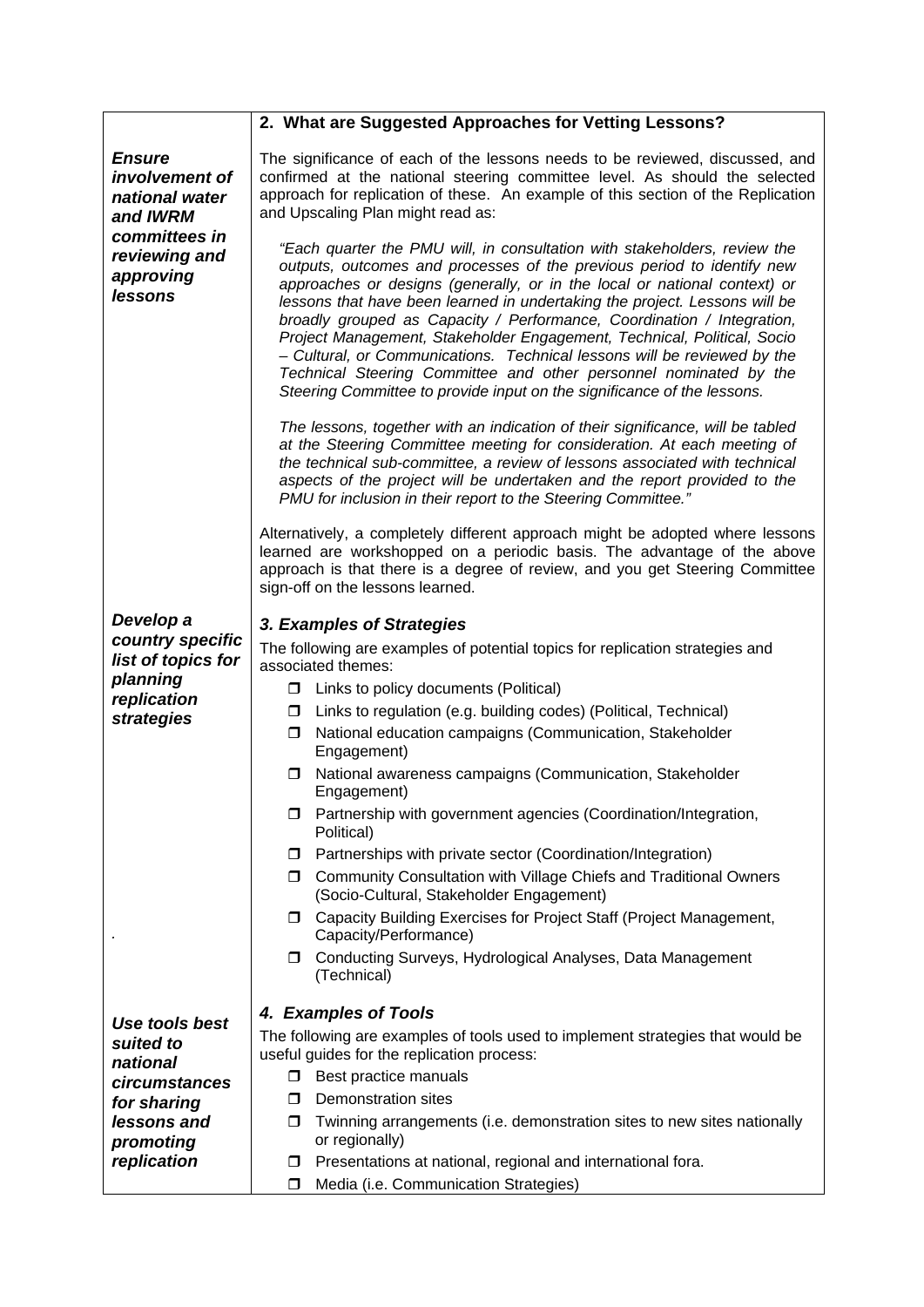<span id="page-15-0"></span>

|                                                                              | □ Publications/Reports (i.e. Technical Reports, Newspaper Articles,                                                                                                                                                                                                                                                                                                                                                                                                                                                                 |
|------------------------------------------------------------------------------|-------------------------------------------------------------------------------------------------------------------------------------------------------------------------------------------------------------------------------------------------------------------------------------------------------------------------------------------------------------------------------------------------------------------------------------------------------------------------------------------------------------------------------------|
|                                                                              | Brochures, Journal Articles)                                                                                                                                                                                                                                                                                                                                                                                                                                                                                                        |
|                                                                              | Videos and or Roadshows<br>□                                                                                                                                                                                                                                                                                                                                                                                                                                                                                                        |
|                                                                              | <b>I</b> Community Workshops (i.e. Community Engagement Plans,<br>Stakeholder Engagement Analyses/Plans, Workshop Materials)                                                                                                                                                                                                                                                                                                                                                                                                        |
|                                                                              | Policies/Legislation/Regulations<br>□                                                                                                                                                                                                                                                                                                                                                                                                                                                                                               |
| <b>Remember that</b>                                                         | 5. Who are the Target Audiences?                                                                                                                                                                                                                                                                                                                                                                                                                                                                                                    |
| water and                                                                    | The replication strategy should identify the target audience and the scale:                                                                                                                                                                                                                                                                                                                                                                                                                                                         |
| sanitation<br>stakeholders                                                   | Both level of coverage and level of audience (i.e. national coverage at<br>□                                                                                                                                                                                                                                                                                                                                                                                                                                                        |
| also live                                                                    | community level) – note that level is the most significant aspect of this<br>Scale of audience – for example community level initiatives might be<br>0                                                                                                                                                                                                                                                                                                                                                                              |
| outside urban<br>areas where                                                 | delivered through national awareness campaigns, partnerships with<br>government, train the trainer, roadshows, or exchanges                                                                                                                                                                                                                                                                                                                                                                                                         |
| traditional land                                                             |                                                                                                                                                                                                                                                                                                                                                                                                                                                                                                                                     |
| tenure and<br>governance<br>systems are                                      | These components can be addressed in approximately one paragraph of<br>discussion for each component, for each of the key Learnings. The Strategy<br>should also identify the country/regional need and how this learning addresses it.                                                                                                                                                                                                                                                                                             |
| often applied                                                                | One to two paragraphs should be used to discuss the broad level of awareness<br>regarding the issues raised above and the current capacity to address the needs<br>above. For example, if there is a country-wide need to manage the septic at the<br>household level, including inspections and checking the water disposal is<br>working, is there a corresponding country-wide level of awareness of the<br>problem and/or capacity to address it? Where is the community at in their<br>understanding of how to make this work? |
|                                                                              | 6. What are Key Areas for Replication?                                                                                                                                                                                                                                                                                                                                                                                                                                                                                              |
|                                                                              | The plan should address each of the components discussed above. In doing<br>this, be mindful of the key areas for replication identified in the project<br>documents, including the following which are provided as examples [Be mindful<br>however, of the need to reconfirm the significance of these]:                                                                                                                                                                                                                           |
| <b>Identify key</b>                                                          | Demonstration of environmental benefits through using IWRM approach to<br>➤<br>manage water resources $-$ e.g. reduced impacts on the lagoon<br>Incorporation of IWRM approaches mainstreamed into national government<br>➤<br>practice - What steps are you taking to progressing this?<br>Demonstrate socio-economic value of IWRM approaches to achieve local to<br>➤<br>global environment benefits - Is it possible to get a Cost-Benefit Analysis<br>done as a means of assessing this?                                       |
| areas for<br>replication that<br>focus on the<br>root causes of<br>water and | To expand lessons learned and replicate IWRM approaches which reduce<br>➤<br>risk associated with climate variability (i.e.: watershed mgmt and integrated<br>flood risk mgmt) - Rainfall variability and drought the obvious effects;<br>although other secondary aspects should be considered such as reducing<br>the stress from nutrients on the lagoon which in turn might reduce<br>biodiversity impacts.                                                                                                                     |
| sanitation<br>problems                                                       | Understanding cause and effect of poor water management practices -<br>➤<br>reduced water availability in drought or flood impacts on sanitation and<br>shallow wells etc                                                                                                                                                                                                                                                                                                                                                           |
|                                                                              | Need for better understanding on the role of monitoring and action on<br>➤<br>monitoring information - Need to link this to better data collection, analysis<br>and reporting                                                                                                                                                                                                                                                                                                                                                       |
|                                                                              | Collective suite of indicators required applicable to different countries and<br>➤<br>regions as guidance - This is underway                                                                                                                                                                                                                                                                                                                                                                                                        |
|                                                                              | Better understanding of the role water plays in development of SIDS<br>➤<br>Demonstrate value of IWRM approaches to managing water, including cost<br>➤                                                                                                                                                                                                                                                                                                                                                                             |
|                                                                              | effective and beneficial impact<br>Avoid fragmented management of water through collaborative cross-<br>➤                                                                                                                                                                                                                                                                                                                                                                                                                           |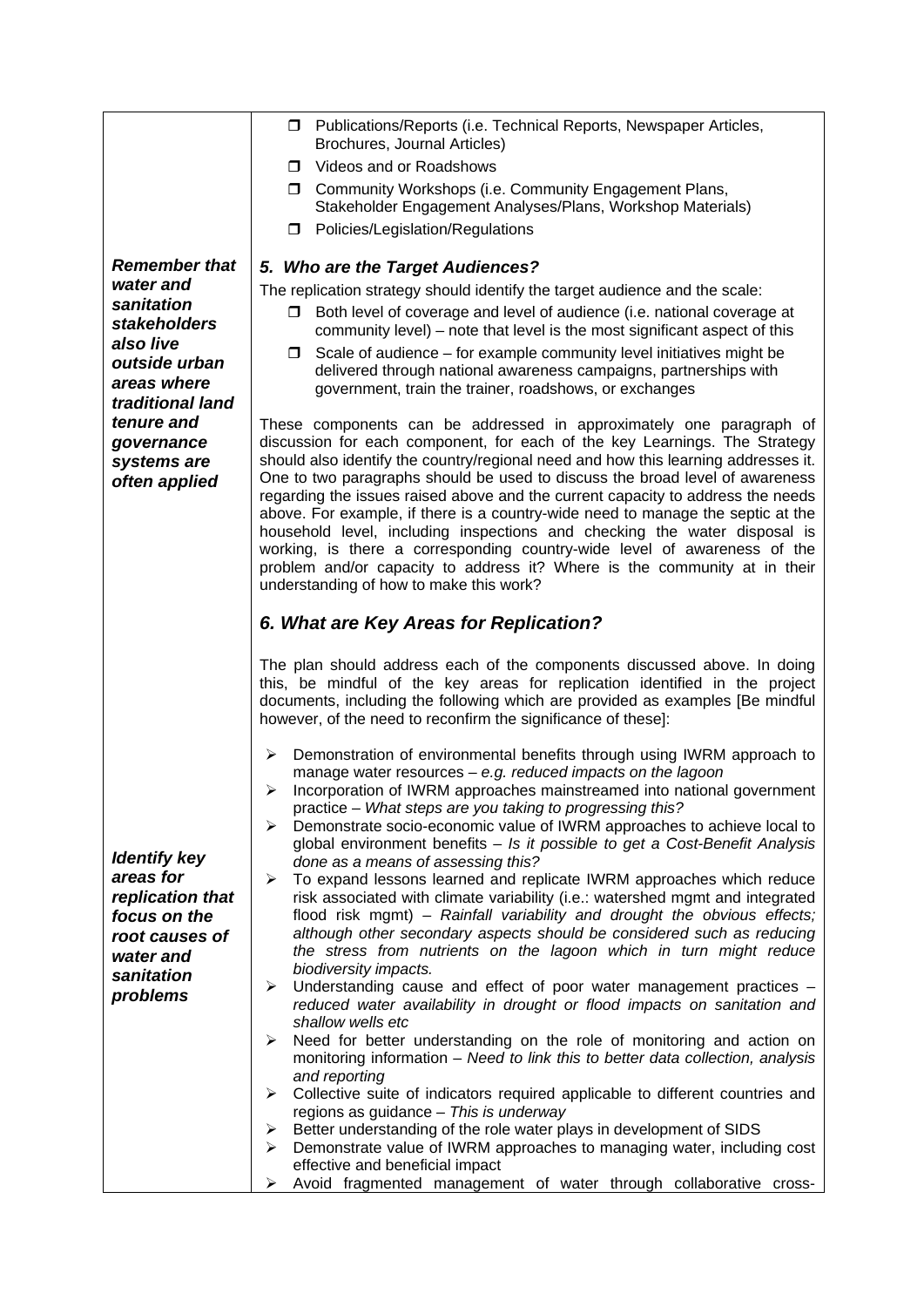<span id="page-16-0"></span>

|                                                                                                            | sectoral and multi-level working<br>Improvements in national planning and sectoral coordination, including<br>➤                                                                                                                                                                                                                                                                                                                                                                                                                                                                                                                                                                                                                                                                              |
|------------------------------------------------------------------------------------------------------------|----------------------------------------------------------------------------------------------------------------------------------------------------------------------------------------------------------------------------------------------------------------------------------------------------------------------------------------------------------------------------------------------------------------------------------------------------------------------------------------------------------------------------------------------------------------------------------------------------------------------------------------------------------------------------------------------------------------------------------------------------------------------------------------------|
|                                                                                                            | financing<br>Opportunity to develop, support, and strengthen regulatory instruments<br>➤<br>Expanding core institutional knowledge across sectors nationally and<br>≻                                                                                                                                                                                                                                                                                                                                                                                                                                                                                                                                                                                                                        |
|                                                                                                            | regionally<br>Supporting communities and local institution to maintain awareness and<br>➤                                                                                                                                                                                                                                                                                                                                                                                                                                                                                                                                                                                                                                                                                                    |
|                                                                                                            | embed successful project approaches into everyday practice<br>Rolling-out appropriate training across the region<br>➤                                                                                                                                                                                                                                                                                                                                                                                                                                                                                                                                                                                                                                                                        |
|                                                                                                            | At the end of this process, you will have: a series of tools to be considered for<br>replication; a structure to identify lessons for replication; and a process to target,<br>develop and implement the tools for the right audiences. These would then feed<br>into a Work Plan. The Work Plan should contain provision for regular monitoring<br>and evaluation and communities targets. As you progress, you can work this up<br>to include all of the major activities developed under this strategy.                                                                                                                                                                                                                                                                                   |
| <b>Acknowledge</b><br>the importance                                                                       | <b>Stage Three: Review of Results and Recommendations</b>                                                                                                                                                                                                                                                                                                                                                                                                                                                                                                                                                                                                                                                                                                                                    |
| of "consensus"<br>in establishing                                                                          | <b>Confirming a Consensual Information Base for Planning</b>                                                                                                                                                                                                                                                                                                                                                                                                                                                                                                                                                                                                                                                                                                                                 |
| the information<br>base for<br>planning<br>replication and<br>scaling-up                                   | Stage 1 and 2 outline possible steps and approaches for establishing the need<br>for the plan, working out who will contribute to its development, and identifying<br>the process by which lessons will be integrated into the planning process. As<br>most island cultures operate on the basis of consensual decision-making, often<br>involving extensive consideration of local cultural, political, and traditional<br>leadership norms, it is recommended that effort be made at this mid-point to<br>confirm a consensual information base for planning.                                                                                                                                                                                                                              |
|                                                                                                            | It is recommended that a workshop or similar consultative activity be undertaken<br>to review results to date, with the aim of building consensus amongst<br>stakeholders regarding the information base for planning and in identifying the<br>next steps for plan development and implementation. Events such as these can<br>be promoted as key milestones in the plan development process, and focus the<br>attention of multi-stakeholder groups on delivering the necessary outputs<br>required as part of the process. They can also provide an opportunity to ensure<br>alignment and linkages with ongoing or new initiatives, such as the preparation<br>of national water assessments and investment plans (e.g. the National Water,<br>Sanitation, and Climate Outlook Process). |
| Develop                                                                                                    | <b>Enhancing the Relevance and Profile of Replication and Scaling-up</b>                                                                                                                                                                                                                                                                                                                                                                                                                                                                                                                                                                                                                                                                                                                     |
| communication<br>tools to<br>promote the<br><i>importance of</i><br>replication and<br>scaling-up<br>plans | Replication and scaling-up are central to the mainstreaming of IWRM principles<br>into national planning, budgeting, and resourcing of departments and agencies<br>involved in water and sanitation management. Clear Replication and Scaling-up<br>Plans are also useful in identifying priorities for future investments and use of<br>national allocations of donor funding. The mid-point consultations recommended<br>above can also be used to increase the relevance of replication and scaling-up<br>initiatives to national stakeholders and development partners.                                                                                                                                                                                                                  |
|                                                                                                            | It is likely that this need can be met via the development of communications<br>materials promoting the need for replication and scaling-up plans for three key<br>audiences: (a) community organisations and NGOs; (b) water resource and<br>sanitation practitioners; and (c) members of Demonstration Project Committees<br>and National Water Committees. Specific communications tools may include:<br>national and local media campaigns (TV, newspapers, and radio), local<br>competitions, and workshops. Engagement at the highest levels of government,<br>i.e. presentations to Cabinet/Congress, will also likely be necessary to garner<br>interest in provision of budgetary support for IWRM approaches to the water and<br>sanitation sector generally.                      |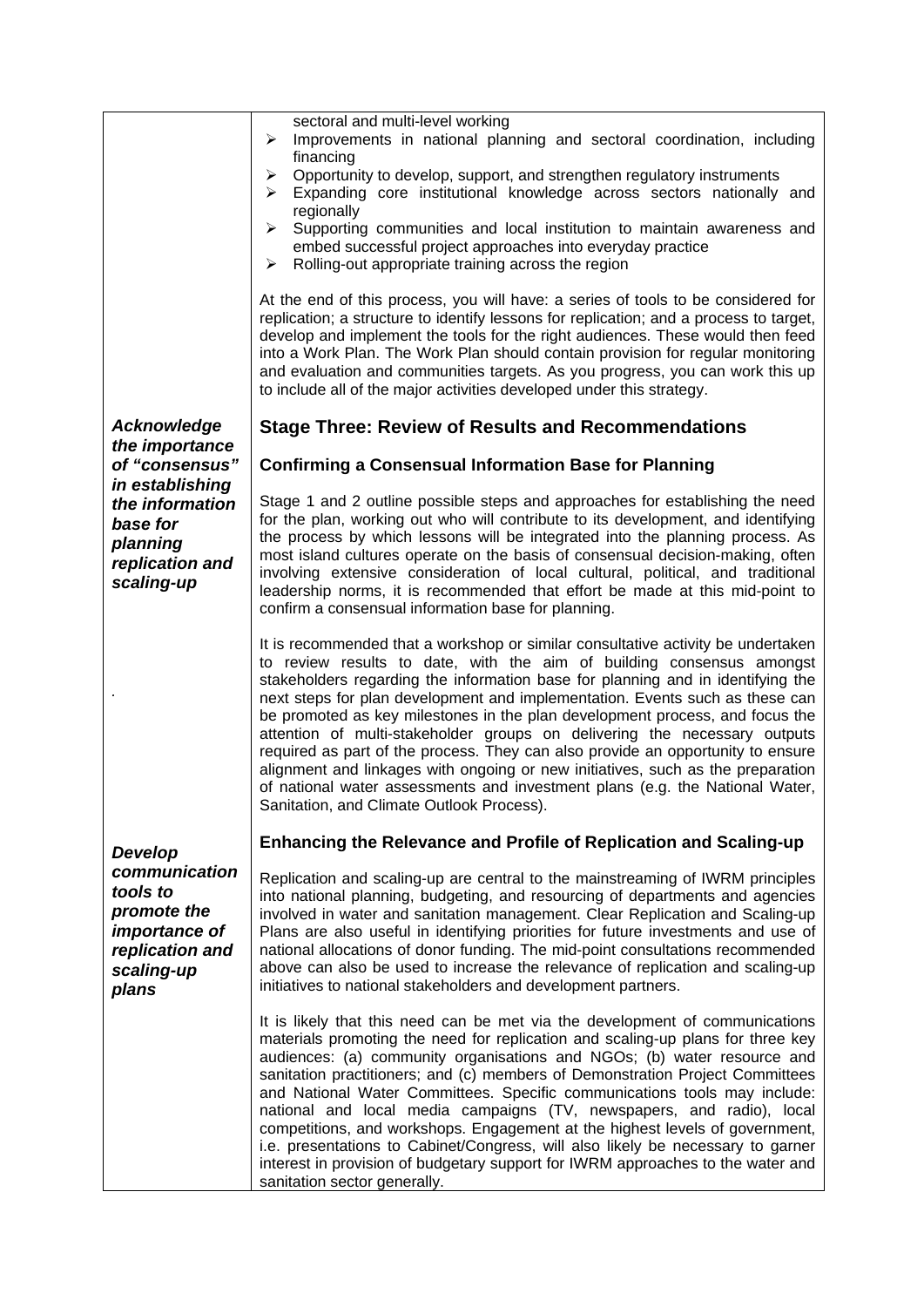<span id="page-17-0"></span>

|                                                                                                                                            | <b>Reaching Agreement on the Way Forward</b>                                                                                                                                                                                                                                                                                                                                                                                                                                                                                                                                                                                                                                                                                                                                                                                                                                                                                  |
|--------------------------------------------------------------------------------------------------------------------------------------------|-------------------------------------------------------------------------------------------------------------------------------------------------------------------------------------------------------------------------------------------------------------------------------------------------------------------------------------------------------------------------------------------------------------------------------------------------------------------------------------------------------------------------------------------------------------------------------------------------------------------------------------------------------------------------------------------------------------------------------------------------------------------------------------------------------------------------------------------------------------------------------------------------------------------------------|
| A key element<br>of replication<br>and scaling-up<br>is preparation<br>of a costed<br>action plan<br>addressing<br>priority root<br>causes | The workshop or similar consultative activity outlined in this section may also be<br>a suitable forum for the consideration of priority areas of action for IWRM<br>replication and scaling-up. This would require prior preparation by National<br>Steering Committee of a series of costed actions for prioritisation. The<br>participation of representatives of the national office responsible for national<br>budget preparation, as well as representatives of donor organisations, would<br>likely yield positive results at this stage. The key outputs of this step should be a<br>costed action plan.<br><b>Stage Four: Reporting</b>                                                                                                                                                                                                                                                                             |
| What a final<br>report is likely<br>to include                                                                                             | A proposed structure for drafting a National IWRM Replication and Scaling-up<br>Plan is as follows:<br>A SUMMARY - explaining why and how the plan was developed, setting<br>$\bullet$<br>out key learnings and discussing how these will be used to the benefit of<br>the country and region<br>ACKNOWLDGEMENTS - recognising the help that many people have<br>$\bullet$<br>given to make the work possible<br>A LIST OF CONTENTS - to help the user find their way around the plan<br>$\bullet$<br>AN INTRODUCTION - providing more details about what has been<br>$\bullet$<br>done, why and how<br>the BODY of the report will detail the learnings which will be typically<br>$\bullet$<br>grouped around the following themes:<br>o Capacity / Performance<br>o Coordination / Integration<br>o Project Management<br>o Stakeholder Engagement<br>o Technical<br>o Political<br>o Socio - Cultural<br>○ Communications |
| <b>Draw</b><br>conclusions<br>based on the<br>evidence                                                                                     | Additionally the Key Areas for Replication identified in the demonstration<br>project document will be addressed in the body of the report.<br><b>CONCLUSIONS AND RECOMMENDATIONS</b> - which should take the<br>form of an action plan<br>APPENDICES - these supporting documents give more detail about<br>$\bullet$<br>how the work has been carried out, the resources used, people<br>contacted, questionnaires, etc. This helps keep the main report clear<br>and to the point, while giving people helpful information about how the<br>plan has been prepared.                                                                                                                                                                                                                                                                                                                                                        |
| <b>Turning Plans</b><br>into Actions -<br><b>Providing</b><br><b>Benefits to our</b><br>People                                             | <b>Stage Five: Acting on the Results</b><br>A Replication and Scaling-up Plan can be a useful tool for your project and its<br>partners, and for other local organisations, in their campaigns and funding<br>applications, or to help decide where co-funding could be spent or project funds<br>reallocated.<br>At this stage, you may need to think in much more detail about how to take<br>particular ideas forward, either by developing projects or influencing service<br>providers. The profile might be the basis for a community conference where the<br>next steps can be planned and where people can start to get involved in taking<br>those steps.<br>The Demonstration Project Manager and Steering Committee's advocacy is                                                                                                                                                                                  |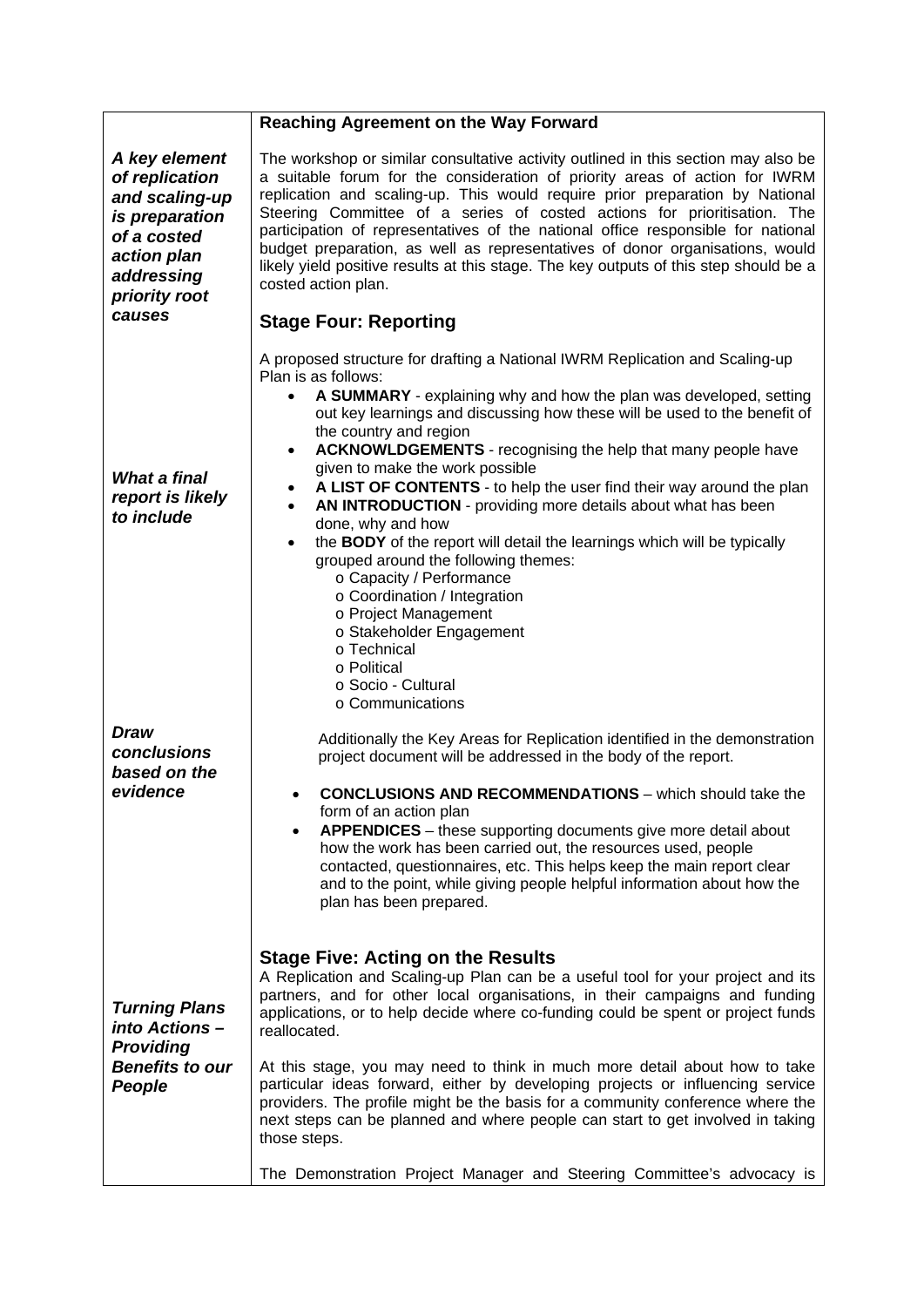| needed to push the plan locally and nationally to ensure the benefits of the<br>demonstration project experience are broadly realised. The plan needs to be fed<br>into the National Development Planning process and used by institutional<br>partners to better direct their resources in the water and sanitation sector.<br>It may also be useful to evaluate the process (something you should plan for |
|--------------------------------------------------------------------------------------------------------------------------------------------------------------------------------------------------------------------------------------------------------------------------------------------------------------------------------------------------------------------------------------------------------------|
| from the beginning), in order to be clear about the strengths of the plan, any<br>limitations it might have, and any follow up work that needs to be done to<br>develop it.                                                                                                                                                                                                                                  |
|                                                                                                                                                                                                                                                                                                                                                                                                              |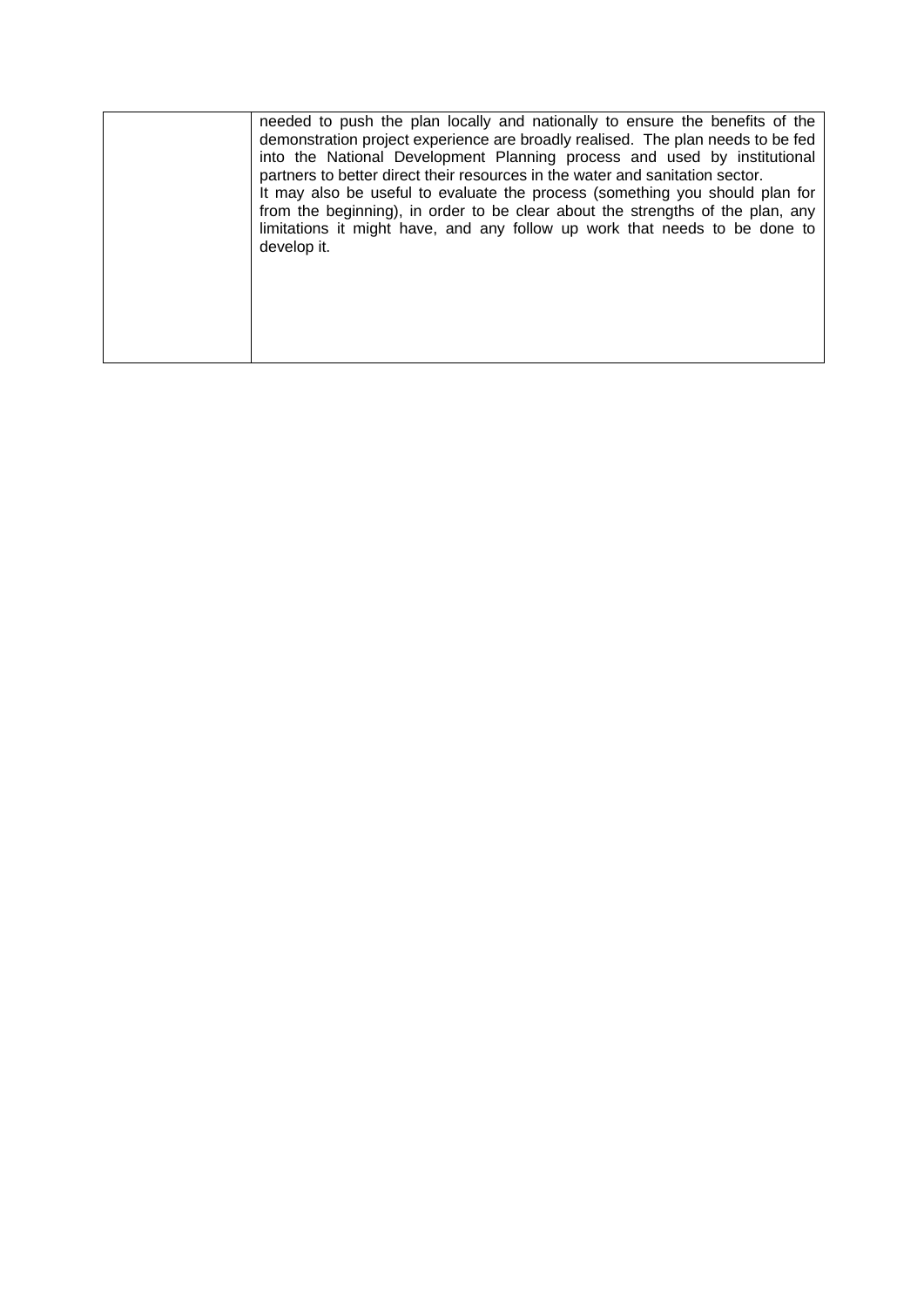| Lesson                                                                                                            | Audience(s)                                                                                                                               | <b>Scale</b>          | <b>Applicability of Lesson</b>                                                                                                                                                                                                                                                                            | <b>Replication Tool(s)</b>                                                                                                                                                                                                                                                                                                                                          | <b>Timeframes</b>                                                                                                                                                                                                                                       | Cost                                                                                                                                                                                      |
|-------------------------------------------------------------------------------------------------------------------|-------------------------------------------------------------------------------------------------------------------------------------------|-----------------------|-----------------------------------------------------------------------------------------------------------------------------------------------------------------------------------------------------------------------------------------------------------------------------------------------------------|---------------------------------------------------------------------------------------------------------------------------------------------------------------------------------------------------------------------------------------------------------------------------------------------------------------------------------------------------------------------|---------------------------------------------------------------------------------------------------------------------------------------------------------------------------------------------------------------------------------------------------------|-------------------------------------------------------------------------------------------------------------------------------------------------------------------------------------------|
| Stakeholder Engagement                                                                                            |                                                                                                                                           |                       |                                                                                                                                                                                                                                                                                                           |                                                                                                                                                                                                                                                                                                                                                                     |                                                                                                                                                                                                                                                         |                                                                                                                                                                                           |
| <b>Obtaining community</b><br>acceptance of composting<br>toilets - a concept greeted with<br>significant caution | National<br>Government<br>Agencies<br>(Tuvalu and<br>O(S)<br>Project<br>Managers<br>(NGOs, national<br>and regional)                      | Island /<br>National  | Generally instructive to engaging<br>community support for initiatives<br>that are not universally popular<br>Specifically applicable to initiatives<br>looking to introduce composting<br>toilets<br>Key Areas:<br>Community engagement<br>Influencing communities<br>Sanitation<br>Water Use Efficiency | O/S National government agencies:<br>- twinning visits<br>- resource package<br>- GEF IWRM internet<br>- conference/RSC presentations<br>Tuvalu agencies<br>- APEX body discussions and presentations<br>- resource package<br>- direct engagement<br><b>Project Managers</b><br>- resource package<br>- regional project reporting<br>- conference presentation(s) | 2nd - 3rd Quarter<br>2011<br>2 <sup>nd</sup> Quarter 2011<br>2 <sup>nd</sup> Quarter 2011<br>3rd Quarter<br>2010/2011<br>1st - 2nd Quarter<br>2011<br>2 <sup>nd</sup> Quarter 2011<br>$2010 - 2013$<br>2nd Quarter 2011<br>End 2013<br>3rd Quarter 2010 | Negligible -<br>hosting<br>\$2,000<br>Negligible<br>Negligible -<br>covered already<br>Negligible<br>See above<br>Negligible -<br>already covered<br>See above<br>Negligible<br>See above |
| <b>Project Management</b>                                                                                         |                                                                                                                                           |                       |                                                                                                                                                                                                                                                                                                           |                                                                                                                                                                                                                                                                                                                                                                     |                                                                                                                                                                                                                                                         |                                                                                                                                                                                           |
| Establishing an international<br>project in Tuvalu                                                                | Tuvalu<br>Government<br>Agencies<br>(Tuvalu)<br>Project<br><b>Managers</b><br>(NGOs/ national)<br>Regional / Donor<br>project<br>managers | Regional/<br>National | Generally instructive to facilitating<br>smooth project inception and<br>ongoing management                                                                                                                                                                                                               | Tuvalu agencies and project managers<br>- report(s)<br>- APEX body discussions and presentations<br>O/S National government agencies:<br>- twinning visits<br>- report(s)<br>- RSC<br>Regional / Donor Project Managers<br>- report(s)<br>$-RSC$<br>- Agency meetings with Donors                                                                                   |                                                                                                                                                                                                                                                         |                                                                                                                                                                                           |

### **Matrix for the Planning of IWRM Replication and Scaling-Up**